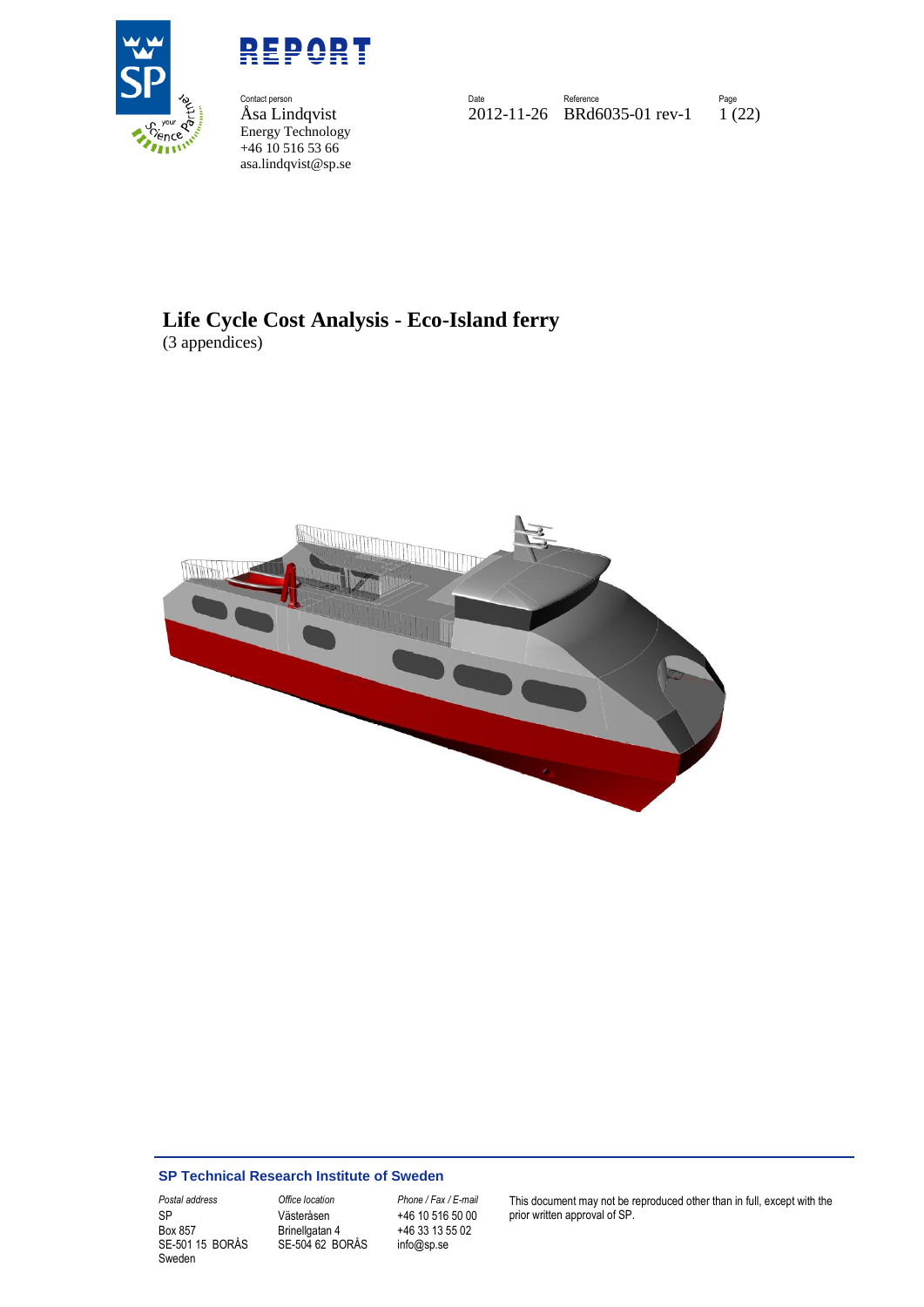

Date Reference Page 2012-11-26 BRd6035-01 rev-1 2 (22)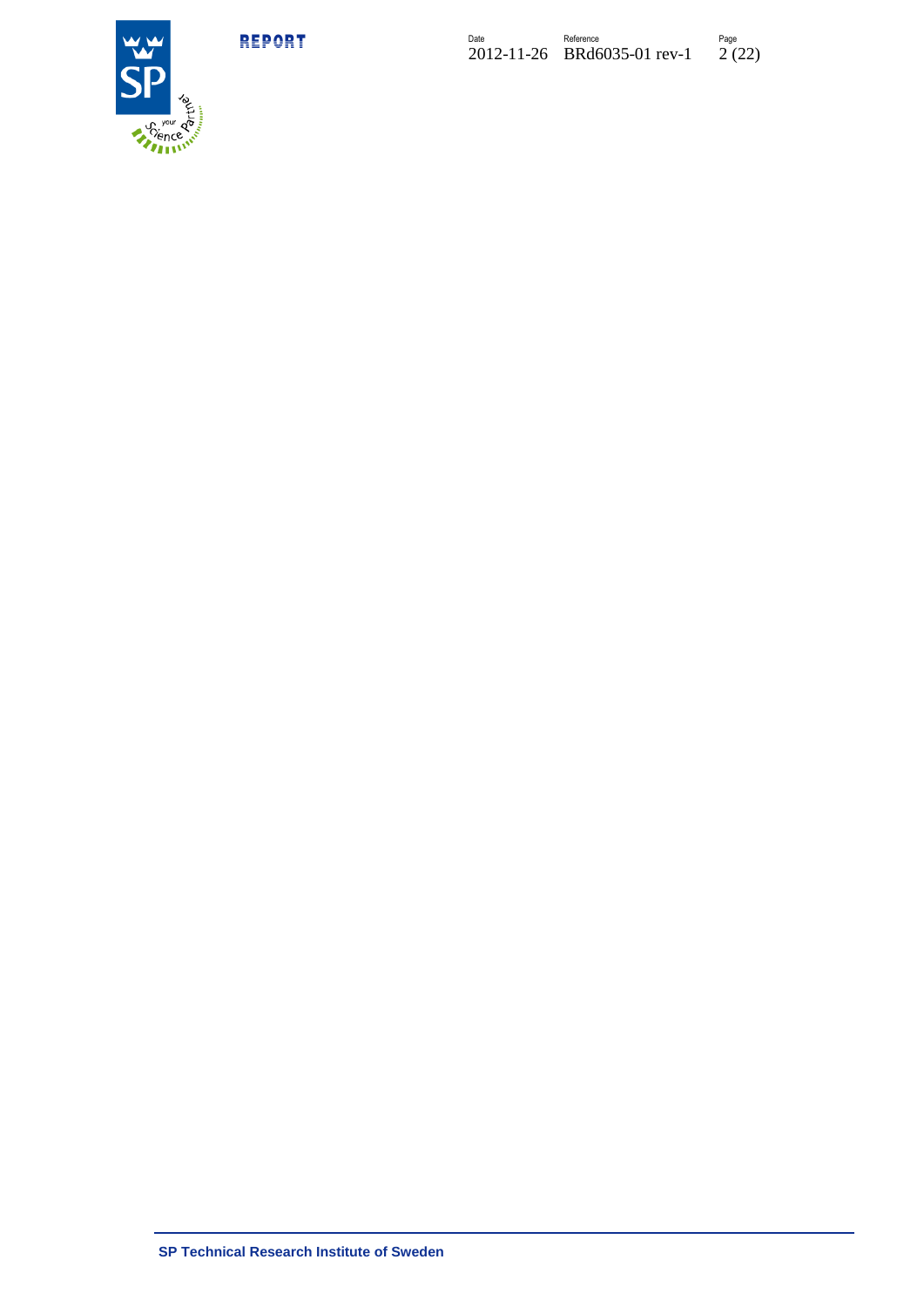

# **Contents**

| 1              |                                                                  |
|----------------|------------------------------------------------------------------|
| 1.1            |                                                                  |
| 1.2            |                                                                  |
| 2              |                                                                  |
| 3              |                                                                  |
| 3.1            |                                                                  |
| 3.2            |                                                                  |
| 3.3            |                                                                  |
| $\overline{4}$ |                                                                  |
| 4.1            |                                                                  |
| 4.2            |                                                                  |
| 4.3            |                                                                  |
| 4.4            |                                                                  |
| 4.4.1          |                                                                  |
|                | 4.4.2                                                            |
|                | 4.4.3                                                            |
| 4.5            |                                                                  |
| 5              |                                                                  |
| 5.1            |                                                                  |
| 5.2            |                                                                  |
| 6              |                                                                  |
| 6.1            |                                                                  |
| 6.2            |                                                                  |
| 6.3            |                                                                  |
| 6.4            |                                                                  |
| 7              |                                                                  |
| 8              |                                                                  |
|                | Appendix A: Results from the LCCA                                |
|                | Appendix B: Variation of interest rate                           |
|                | Appendix C: Sensitivity analysis, fuel price and operating hours |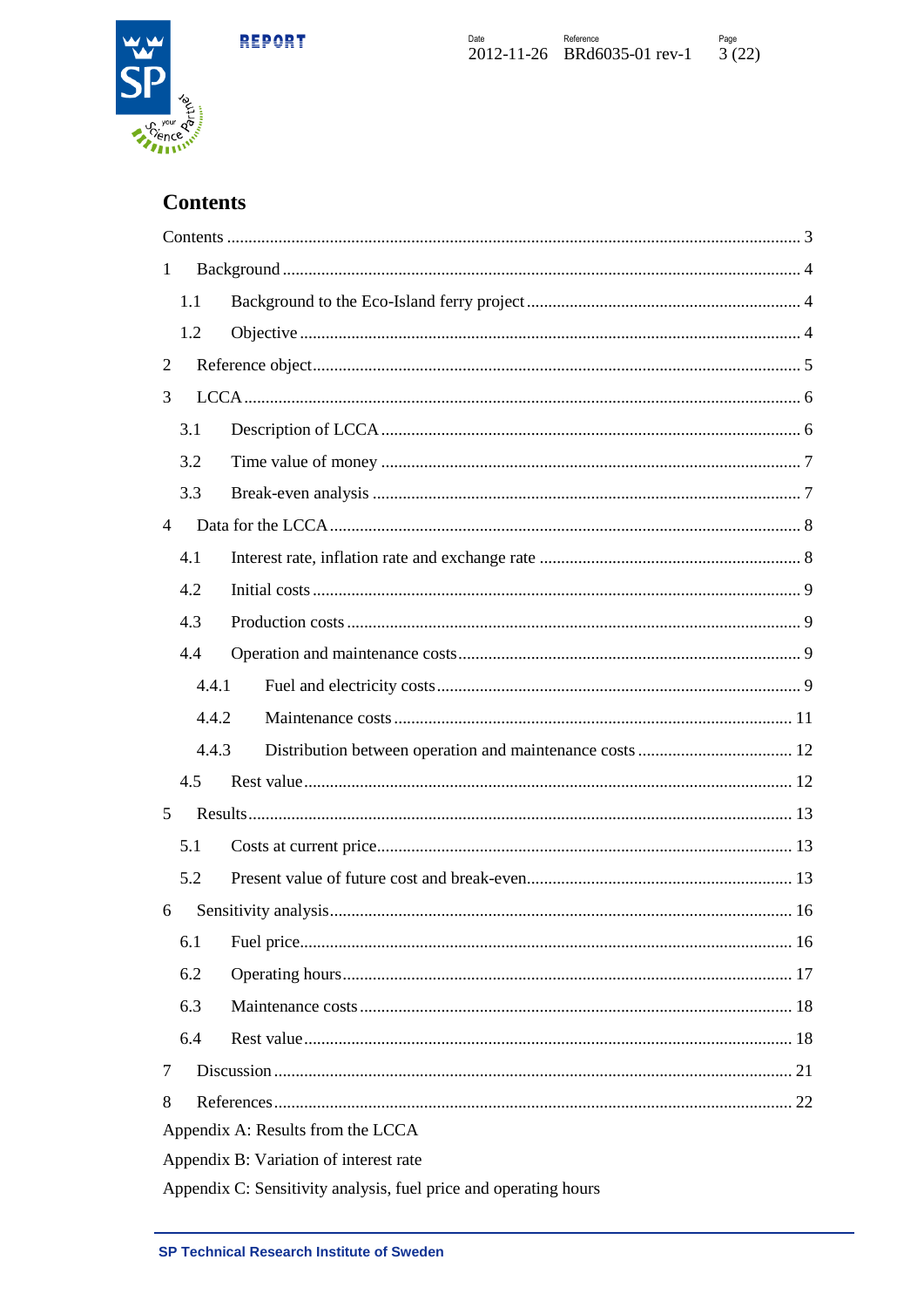

## **1 Background**

This life cycle cost analysis is a part of the Eco-Island ferry project, investigating the potential for *eco*nomic and *eco*logical lightweight ferries in Sweden and Denmark. The life cycle costs of a new light-weight ferry and a conventional steel ferry are compared.

## **1.1 Background to the Eco-Island ferry project**

After a meeting in the EU project MARKIS, an industrial group from northern Denmark and SP, the technical research institute of Sweden, started to discuss production of displacement ferries with reduced environmental impact. This led to a Swedish-Danish consortium with the objective to open up for the construction of this type of ferry in the Swedish and Danish region. The project was given the name "Øko-Ø-færge" (Eco-Island ferry translated to English) and a project group was formed consisting of naval architects from Sweden and Denmark, university representatives and specialists from research institutes. According to the project plan, a full fire safety assessment according to SOLAS [1] chapter II-2 as well as LCC and LCA assessments should be carried out. The LCC assessment is presented in this report.

A preliminary study financed by Västra Götlandsregionen was performed by SP Technical Research Institute of Sweden [2]. The preliminary study included investigations of national, European and international fire safety regulations, but also investigations of the financial potential and potential market for lightweight island ferries in the region. Search for further funding was also included in the study, which was allocated by the Danish Maritime Fund, as well as design of the light-weight "Eco-Island ferry". The new ferry is meant to illustrate how island ferries can be replaced by new and more ecological and economical alternatives. In the project the Eco-Island ferry was therefore set out to replace the old Tun Island Ferry (*Tunøfærgen* in Danish), which travels a route between Hov and Tunø in Denmark. The new ferry was to keep the same capacity as the Tun island ferry with 200 passengers and 6 cars. Using Fibre Reinforced Polymer (FRP) composite as shipbuilding material it is possible to reach a weight reduction of up to 60% [3] compared to a conventional steel ferry. With decreased fuel consumption this would reduce both operational costs and environmental footprint.

## **1.2 Objective**

The objective of this study is to make a comparative life cycle cost analysis between two different ferries. The first investment option is the newly designed Eco-Island ferry, and the second option is to build a new steel ferry identical to the existing Tun island ferry. The two ferries are presented in Chapter [2.](#page-4-0)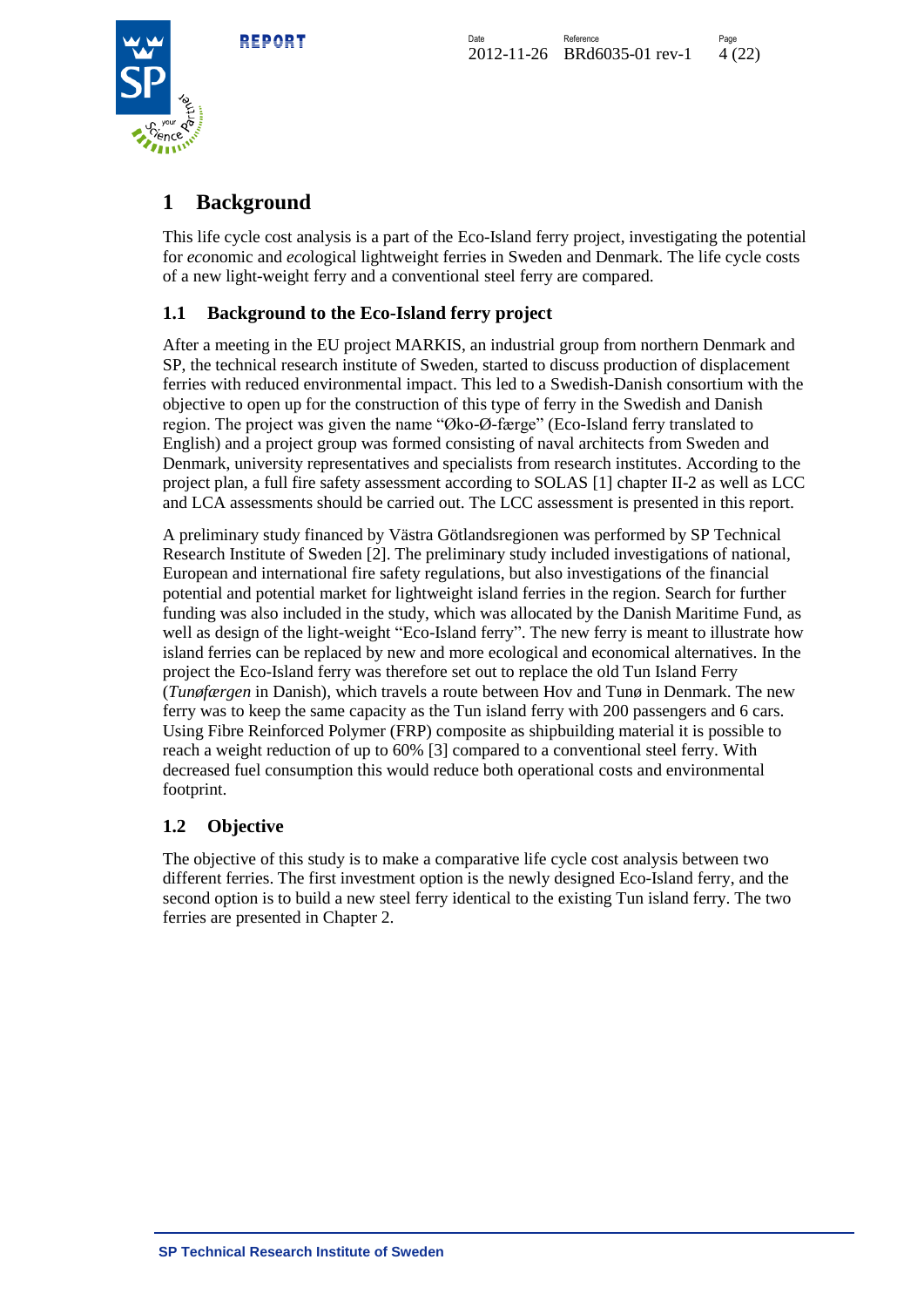



## <span id="page-4-0"></span>**2 Reference object**

The reference case selected for this project is the *Tun island ferry* (or *Tunøfærgen* in Danish) which is a Ro-pax ferry class D from 1993, designed to carry about 6 cars and 200 passengers (IMO number 9107875). It travels a route between Hov and Tunø on the east coast of Denmark, a trip that takes approximately 1 hour one way. Approximately 50 000 passengers travel with the ship each year.

The Eco-Island ferry has been designed with the same capacity as the Tun island ferry and approximately with the same dimensions. They are both displacement ferries with a designed cruise speed of 9.5 knots. However, the Tun island ferry is a steel ferry and the Eco-Island ferry has been designed with significantly lighter materials, which implies decreased fuel consumption thanks to lower engine power needed (220kW compared to 590kW). The two ferries are shown in [Figure 1](#page-4-1) below.



**Figure 1. The existing Tun island ferry (photo: www.tunøfærgen.dk) to the left and the Eco-Island ferry to the right (photo: Danish Yacht).**

<span id="page-4-1"></span>The dimensions of the ferries are approximately 30.7 x 10 x 1.4m (Length x Width x Draught), and general characteristics are found in [Table 1](#page-4-2) below.

| Weight item         | Tun island ferry<br>[kg] | Eco-Island ferry [kg] |
|---------------------|--------------------------|-----------------------|
| Lightweight         | 250 000                  | 72 000                |
| <b>Ballast</b>      | 33 900                   | $\Omega$              |
| Fuel & water        | 18 800                   | 8 0 0 0               |
| <b>Stores</b>       | 1 000                    | 1 000                 |
| Passengers          | 15 000                   | 15 000                |
| Crew                | 225                      | 225                   |
| Luggage             | 2 0 0 0                  | 2 0 0 0               |
| Cars                | 16 000                   | 16 000                |
| Deck cargo          | 3 0 7 5                  | 3 0 7 5               |
| <b>Displacement</b> | 340 000                  | 117 300               |

## <span id="page-4-2"></span>**Table 1 Weight specification for the Tun island ferry and the Eco-Island ferry**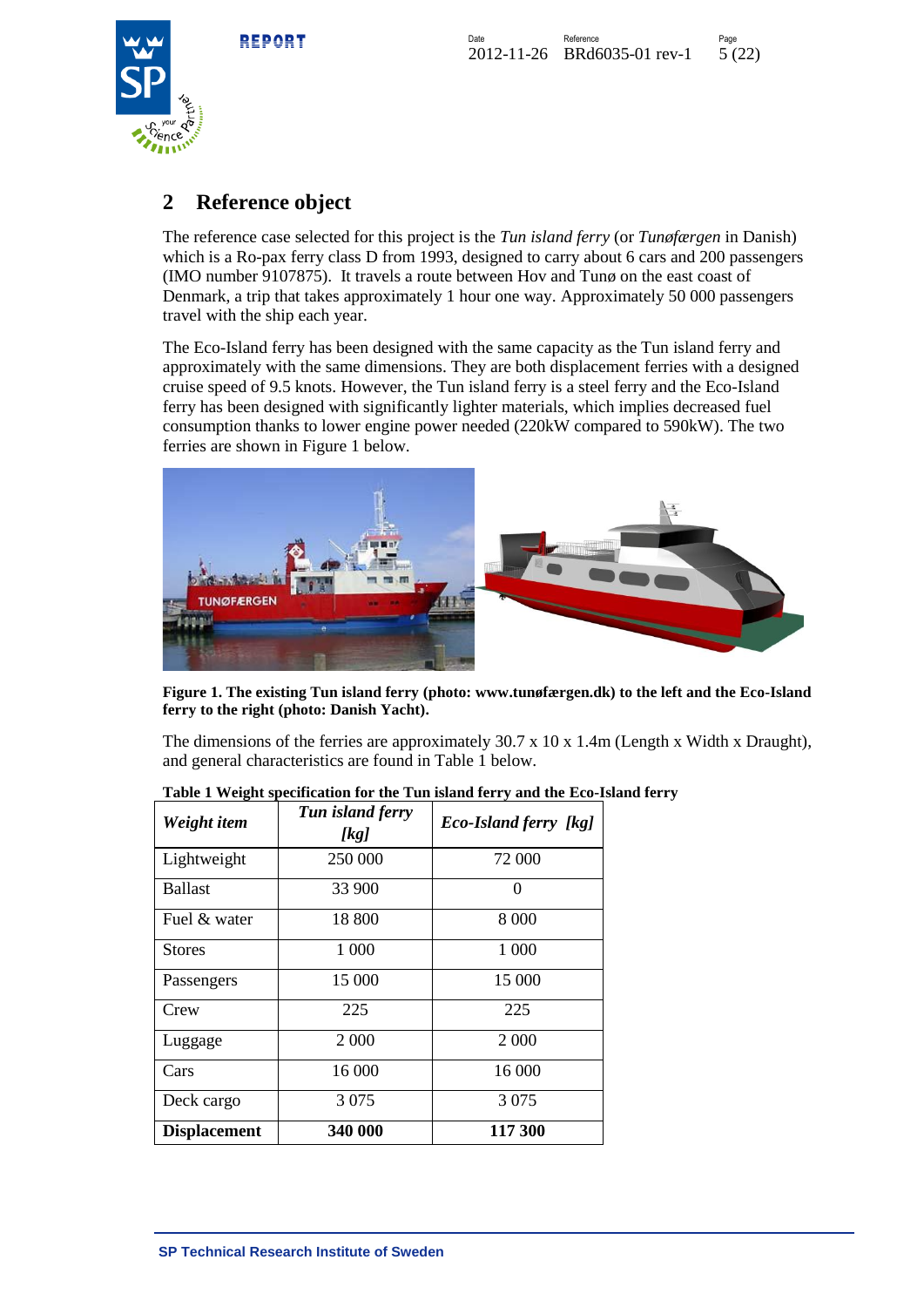

# **3 LCCA**

LCCA stands for Life Cycle Cost Analysis and is sometimes referred to as LCC analysis. It is often used to compare different investment possibilities in order to select the most profitable alternative.

The life cycle cost analysis aims to consider all the cost factors during the operational life of an item, beginning when the acquisition is first considered and ending when it is taken out of service.

Life cycle costs analyses can be used for describing both environmental costs and economic costs. In this report, only the economic costs are studied.

In the previous research project LASS [3], light-weight construction applications at sea, different uses of composite in maritime applications were investigated in life cycle analyses [4].The method developed for LCC analysis has been used as basis for the approach of the current LCCA.

## <span id="page-5-0"></span>**3.1 Description of LCCA**

This LCCA is based on the model described by Woodward [5].

In the original model, an eight-step approach is outlined:

- 1. Establish the operating profile
- 2. Establish the utilization factors
- 3. Identify all the cost elements
- 4. Determine the critical cost parameters
- 5. Calculate all costs at current prices
- 6. Escalate current costs at assumed inflation rates
- 7. Discount all costs to the base period
- 8. Sum discounted costs to establish the net present value.

In this study the operating profile is supposed to be the same as for the existing Tun island ferry. The utilization factors are the reduced needs for fuel and maintenance, which results in lower running costs. The cost elements are divided into four parts; initial costs, production costs, operation and maintenance costs and disposal costs. The critical cost parameters mentioned in step number 4, for example downtime, are not included in this study. The costs are calculated at current prices, and escalated and discounted.

This is a comparative analysis, meaning that costs that are expected to be the same for both options are not included. An example of such costs are salaries, since the number of the crew are expected to remain unchanged. No research regarding the income has been made as the ferries are expected to take the same number of passengers, and therefore generate the same income.

In the original model, the life cycle cost study has a cradle-to-grave perspective. However, in this study the two compared ferries are supposed to have different technical life-times. The end of the study is therefore set after 20 years of operation, and instead of having disposal costs at the end of the life cycle, a rest value is used.

In reality, the costs are spread over the entire year, but in the analysis all costs are assumed to take place at the end of the year.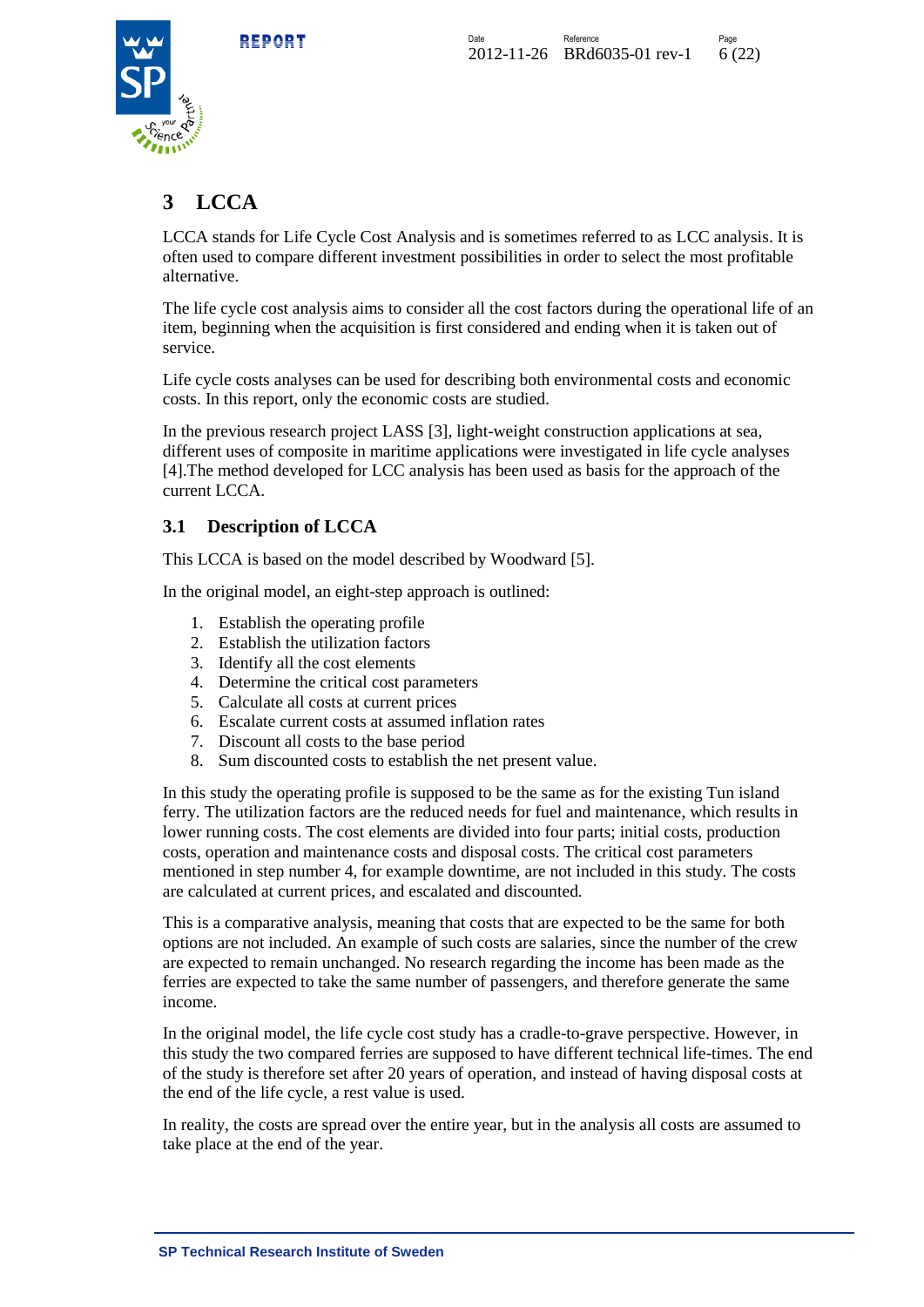

## <span id="page-6-1"></span>**3.2 Time value of money**

The value of money is time dependent, meaning that money spent in the future will not have the same value as if spent today. Due to inflation, the value of money will decrease with time. But the value of well invested money will grow, resulting in a higher value in the future.

When calculating the costs in a life cycle analysis, it is important to consider when the money is spent. The costs (production costs, fuel cost etc.) are estimated at current prices. Thereafter, the future costs at year *t* are calculated with consideration to the inflation rate, using eq. 1:

*Future cost* = *Current price* 
$$
(1 + inflation rate)^t
$$
 (Eq. 1)

The future cost is thereafter discounted back to the present value, meaning the amount of money needed today for paying the cost in the future, including the interest rate.

$$
Present value = Future cost (1 + interest rate)t
$$
 (Eq. 2)

By combining eq.1 and eq.2, eq.3 is obtained:

*Present value = Current price*  $(1+inflation \ rate)^t (1+interest \ rate)^t$ (Eq. 3)

### **3.3 Break-even analysis**

The costs are spread over the whole life cycle, starting with initial costs and production costs, followed by operation costs and finally a rest value. When comparing different alternatives, the so-called break-even point is the time when the sum of the costs for the different options is equal.



<span id="page-6-0"></span>**Figure 2 Illustration of accumulated costs and break-even point [4]**

An illustration of the break-even point is shown in [Figure 2.](#page-6-0) The break-even point is important when choosing between the options. If the break-even time is short, it may be more interesting to choose the option with higher investment cost but lower operational cost.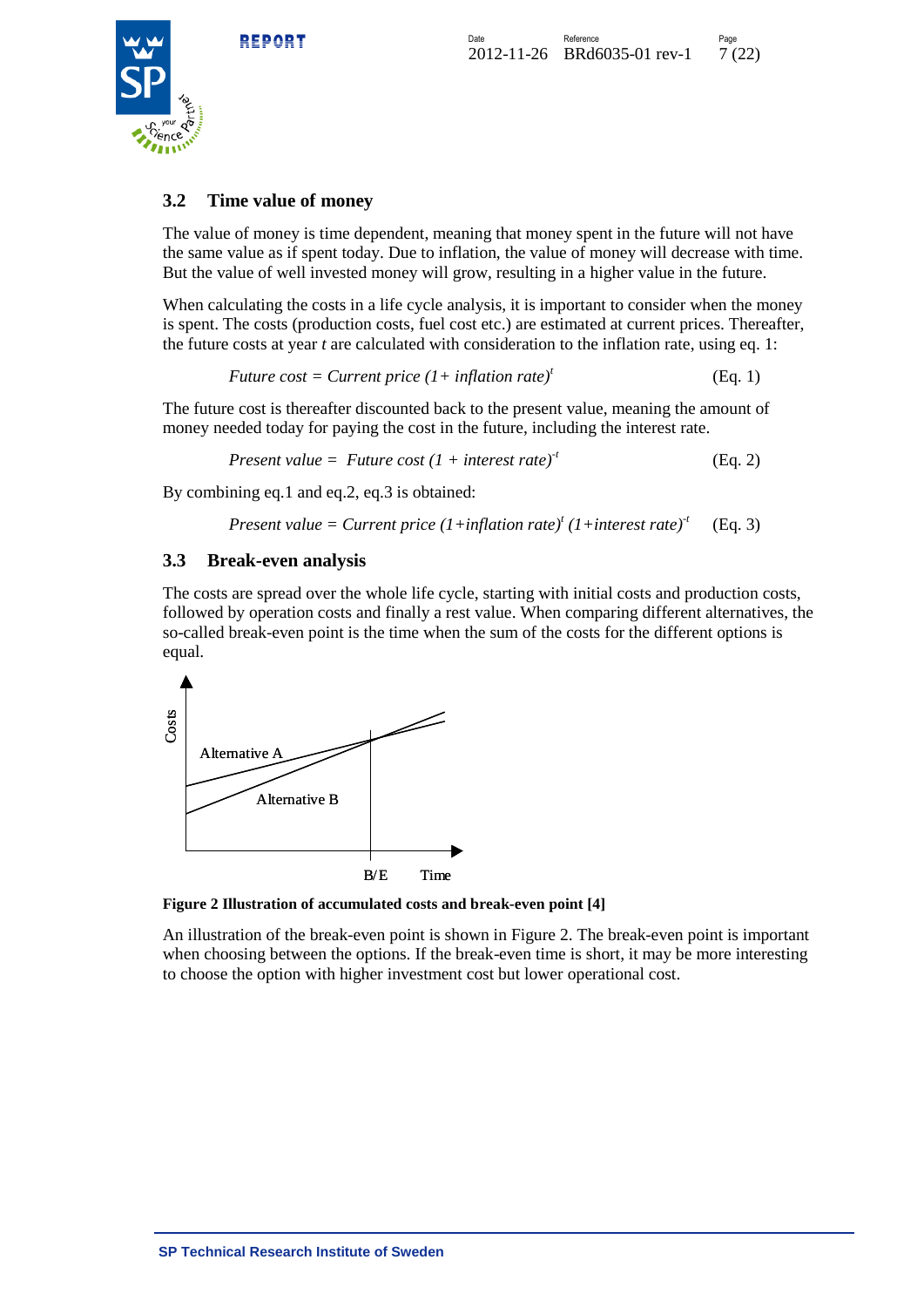

# **4 Data for the LCCA**

After the start of the project costs are spread over the whole time span of a life cycle. The costs are assumed to be distributed over time as follows:

The first year, the initial costs for planning, design and development occurs. The second year the ferries are manufactured and the production cost appear. The ferries are taken into operation the third year after the start of the project. Hence the third year has operation costs, but no maintenance is assumed to be needed the first year in operation. From year four and forward both operation costs and maintenance costs occur yearly. After 20 years of operation, which is the time frame of this analysis, the rest values of the ferries are approximated.



#### **Figure 3 Distribution of costs during the ship life cycle**

As mentioned earlier, this is a comparative analysis. This means that not all costs are included, but only the costs that are expected to differ between the different options. It is therefore not the total initial costs, production costs or operation costs that are presented in the following chapters, but only the costs that differ between the Tun island ferry and the Eco-Island ferry.

## **4.1 Interest rate, inflation rate and exchange rate**

Care must be taken when choosing the different rates. A high inflation rate will make costs that occur in the distant future more expensive, benefitting the option with lower future costs. On the other hand, a high interest rate will favour the option with the lowest investment cost.

The inflation rate used is the average inflation rate in the Euro area for the years 2000-2011, which is 2,1% [6].

The interest rate can be debated. The interest rate could be chosen as the revenue from other investment options, at least saving money on a bank account. But it is also possible when a larger investment is to be made that money must be borrowed from the bank. The interest rate chosen is based on Euribor, Euro Interbank Offered rate. This is the rate at which European banks lend money to each other. The average Euribor 1-year rate from 2000-2011 is 3.1% [7]. A slightly higher interest rate of 4% is used in this analysis.

The used exchange rate between Euro and Danish currency is the average value from April 2011-March 2012, and is  $\epsilon$  1.00 = 7.46 DKK [8].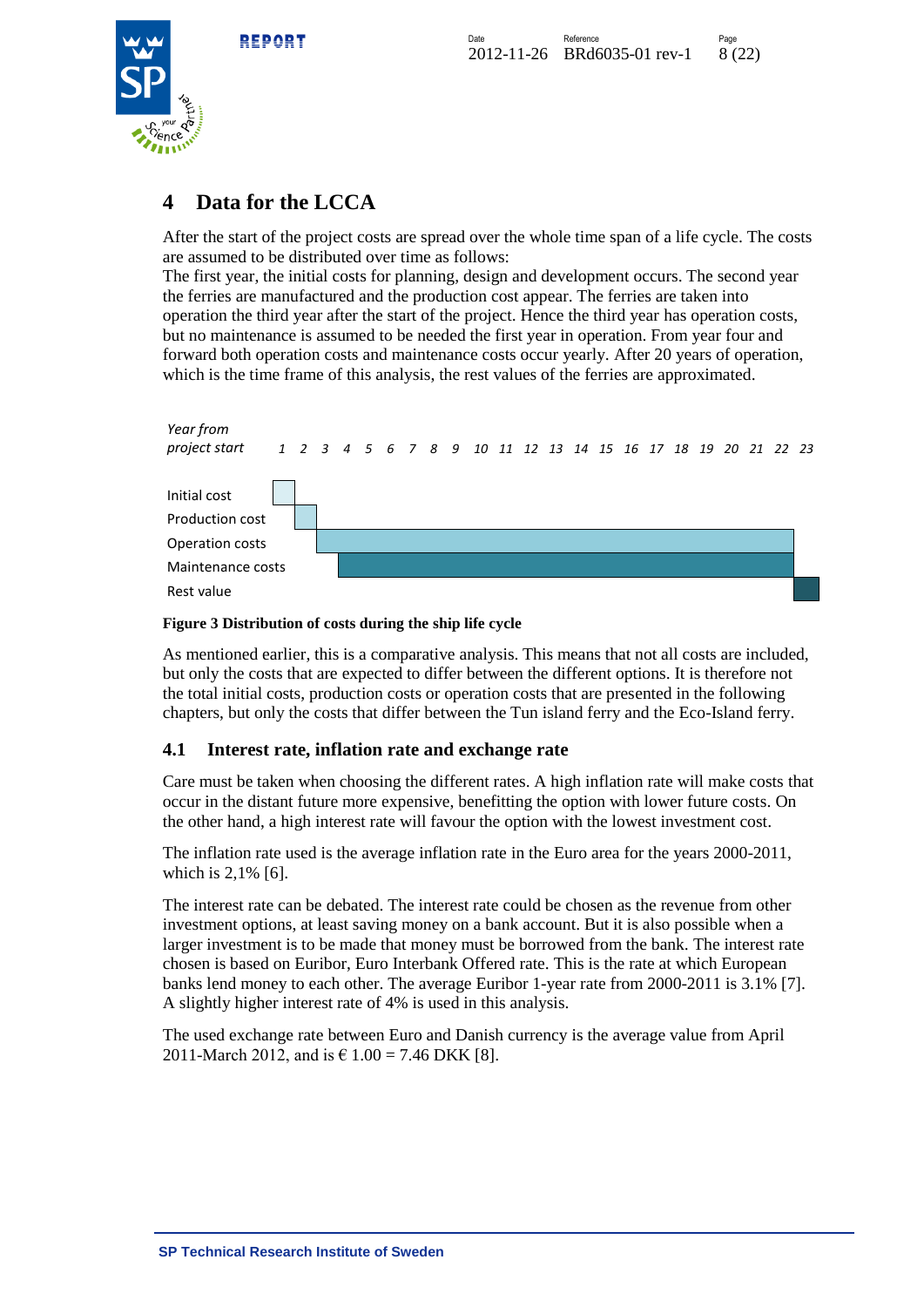



## **4.2 Initial costs**

The initial costs include costs for design and development, and different equipment for manufacturing. Those costs are supposed to be the same for both options. The only difference taken into account is that the composite ferry will need a fire safety analysis to fulfil the requirements in Regulation 17 in SOLAS [1]. The cost of the analysis is approximated to 1 MDKK.

|  | Table 2 Initial costs for the Tun island ferry and the Eco-Island ferry |
|--|-------------------------------------------------------------------------|
|  |                                                                         |

|                              | Tun island ferry | Eco-Island ferry |  |
|------------------------------|------------------|------------------|--|
| Initial cost [ $M\epsilon$ ] |                  |                  |  |

### **4.3 Production costs**

The production cost for the steel ferry was estimated from the production cost of the existing Tun island ferry, which was built in 1993. Today's production cost is estimated to 34 MDKK.

The production cost for the composite ferry was estimated by Danish Yacht, and is approximated to 40 MDKK, including the fire safety analysis put under initial costs.

### **Table 3 Production costs for the Tun island Ferry and the Eco-Island ferry**

|                             | Tun island ferry | Eco-Island ferry |
|-----------------------------|------------------|------------------|
| Production cost [ $M \in$ ] |                  |                  |

The production costs do not include costs for furniture etc., but that is assumed to be the same for both ferries.

### **4.4 Operation and maintenance costs**

In operation costs, only fuel costs and electricity costs are included. No salaries are included, since they are supposed to be the same for both ferries.

### **4.4.1 Fuel and electricity costs**

The fuel costs will depend on the operating time, the fuel consumption of the ferry and the fuel price.

The operating time is estimated from the timetable for the existing Tun island ferry. The ferry travels to Tunø and back about 700 trips per year, corresponding to about 2 trips/day. One return trip includes 2 operational hours. The operating time is supposed to remain unchanged during the time period of the life cycle analysis. The impact of the operating time for the final results can be found in Chapter [6.2,](#page-16-0) sensitivity analysis.

The fuel consumption for the Tun island ferry is based on data for the existing ferry and the consumption for the Eco-Island Ferry is based on data from the ship yard.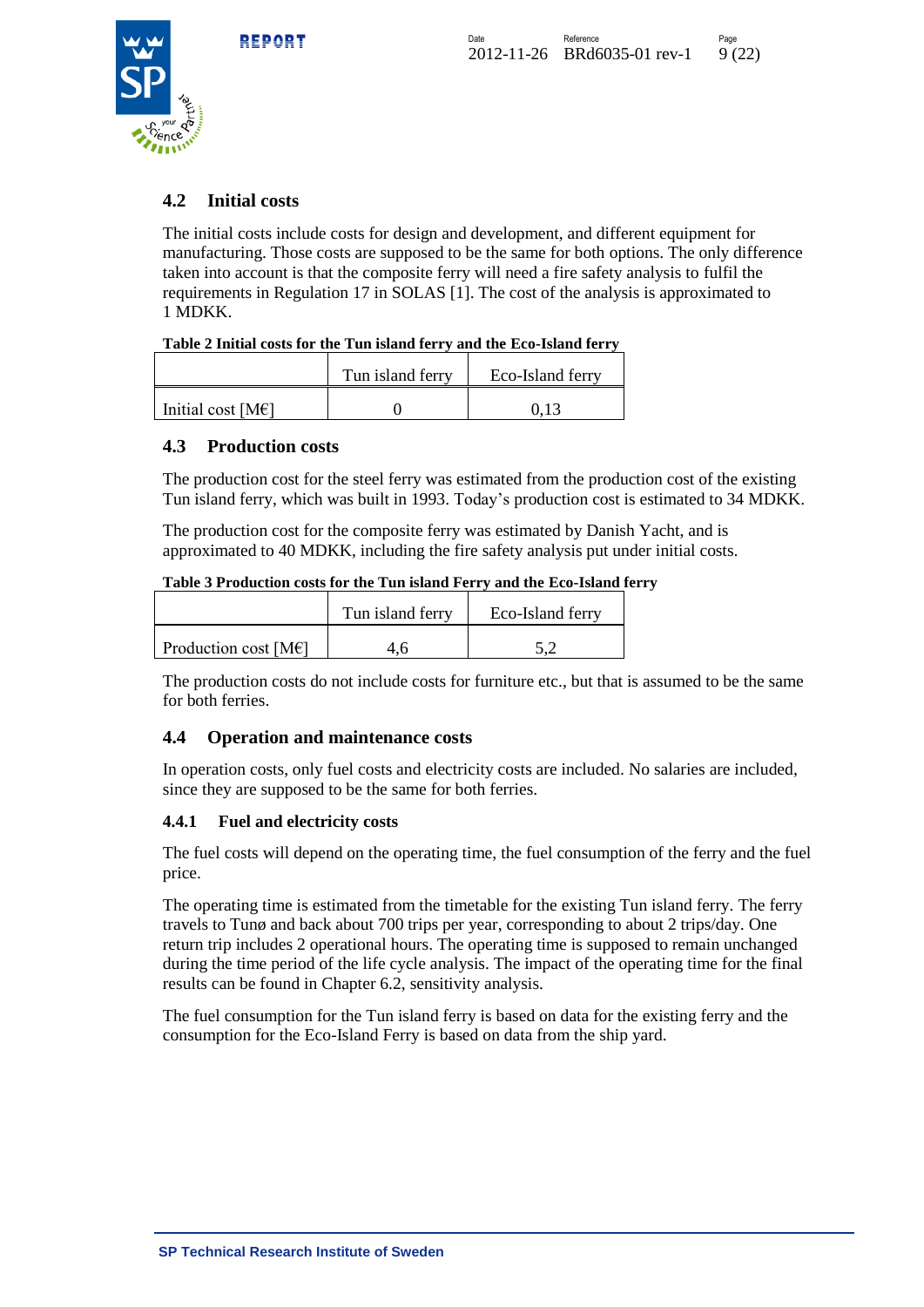

| rabic + raci consumption for the run island ferry and the Leo Tsland ferry at a speed of 210 km<br><b>Fuel consumption</b> | Tun island ferry | Eco-Island<br>ferry |
|----------------------------------------------------------------------------------------------------------------------------|------------------|---------------------|
| Main engines per hour at 9.5 kts [litre]:                                                                                  | 90               | 41.4                |
| Genset pr. hour (HVAC-EL-bowthruster) [litre]:                                                                             | 10               | 11.7                |
| Length of each tour $[h]$ :                                                                                                | 2                | $\overline{2}$      |
| Fuel consumption of each tour [litre]:                                                                                     | <i>200</i>       | 106                 |
| Number of voyages per year:                                                                                                | 700              | 700                 |
| Consumption per year at voyages [litre]:                                                                                   | <i>140 000</i>   | 74 340              |
| Consumption in harbour per year (HVAC) [litre]:                                                                            | 8792             | 0                   |
| Total fuel consumption $[litre/yr.]$ :                                                                                     | 148792           | 74340               |

### <span id="page-9-0"></span>**Table 4 Fuel consumption for the Tun island ferry and the Eco-Island ferry at a speed of 9.5 knots**

From [Table 4](#page-9-0) it can be seen that the yearly fuel consumption for the Tun island ferry is twice the predicted consumption for the Eco-Island ferry.

The fuel price is based on the current fuel price for the Tunø ferry. The fuel price might change in the future and different scenarios will be investigated in the sensitivity analysis, see section [6.1.](#page-15-0) The fuel price used is 0.8 euro per litre (excluding VAT). In the last 20 years, the fuel price has increased about 3% yearly excluding inflation. An yearly increase in the fuel price of 3% in addition to the inflation is therefore used as the base case in the life cycle cost calculations.

The electricity consumption in harbour will differ between the two ferries, since the Eco-Island ferry will use electricity for HVAC purposes.

#### **Table 5 Electricity consumption in harbour for the Tun island ferry and Eco-Island ferry**

| <b>Electricity consumption</b>                                        | Tun island<br>terry | Eco-Island<br>terry |
|-----------------------------------------------------------------------|---------------------|---------------------|
| Electrical power consumption in harbour per year (HVAC etc.)<br>[kWh] | 65472               | 73600               |

The electricity price used is based on the current electricity price for the Tun island ferry, and is set to 0.16 euro per kWh.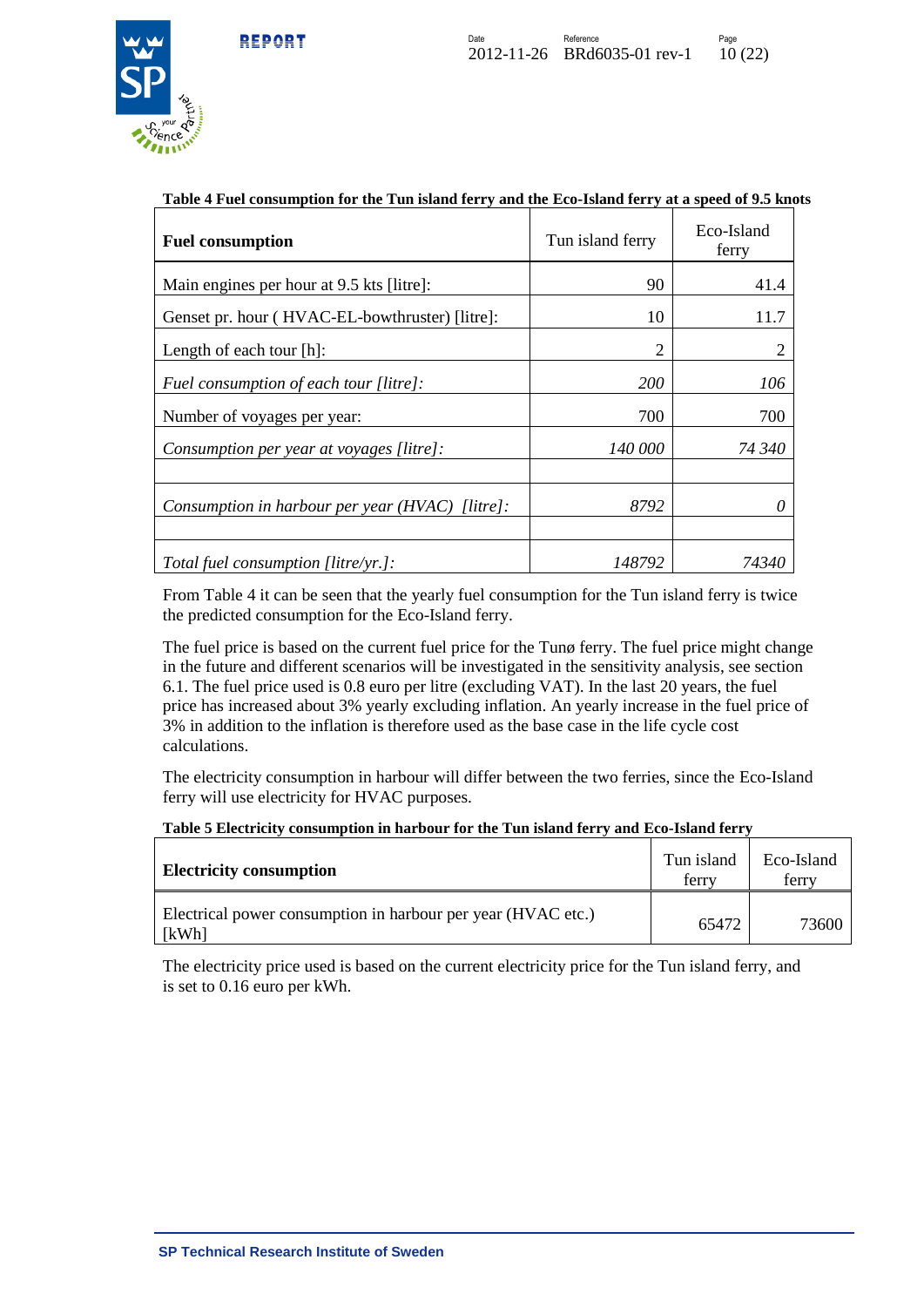

### **4.4.2 Maintenance costs**

The maintenance costs consist of costs for maintaining the machinery, the superstructure and the hull.

In the maintenance cost for the hull there is a large difference between the steel ferry and the composite ferry. The composite hull will have no corrosion, which is the main cause of the need for maintenance for steel hulls. The maintenance cost for steel hulls will increase rapidly during the last years of the lifetime of the ship, while for composite ships it is assumed that the cost will remain at the same level.



### **Figure 4 Illustration of maintenance costs over time**

According to Kockums [9], the reduction in maintenance cost for the hull is 80% over a time period of 10 years, when comparing a composite hull to a steel hull. The reduction in maintenance cost for the hull will probably increase as the age of the ships increases. A similar development is assumed for the superstructure maintenance costs. However, the maintenance cost for the machinery will not decrease as much, even though the composite ferry will have smaller machinery and therefore probably somewhat lower costs. A reduction of 50% of the total maintenance cost (including hull, superstructure and machinery) is therefore assumed during the whole lifetime.

The maintenance cost is hard to estimate. In a market investigation [2] a survey was sent to ship operators, asking among many other things for their maintenance costs and their turnover. The average cost for maintenance is about 8.8 % of the turnover. The maintenance cost for the steel ferry is thus estimated as 8.8% of the turnover of the existing Tun island ferry. No increase in maintenance cost because of increasing age is assumed, since the average value used from the market investigation includes ships of different ages.

|  | Table 6 Maintenance cost for the Tun island ferry and the Eco-Island ferry |  |
|--|----------------------------------------------------------------------------|--|
|  |                                                                            |  |

|                                                      | Tun island ferry | Eco-Island ferry |
|------------------------------------------------------|------------------|------------------|
| Maintenance cost $\lceil \frac{\epsilon}{vr} \rceil$ | 71 000           | 35 000           |

As mentioned in Chapter [3.1,](#page-5-0) the cost for downtime is not included in the analysis.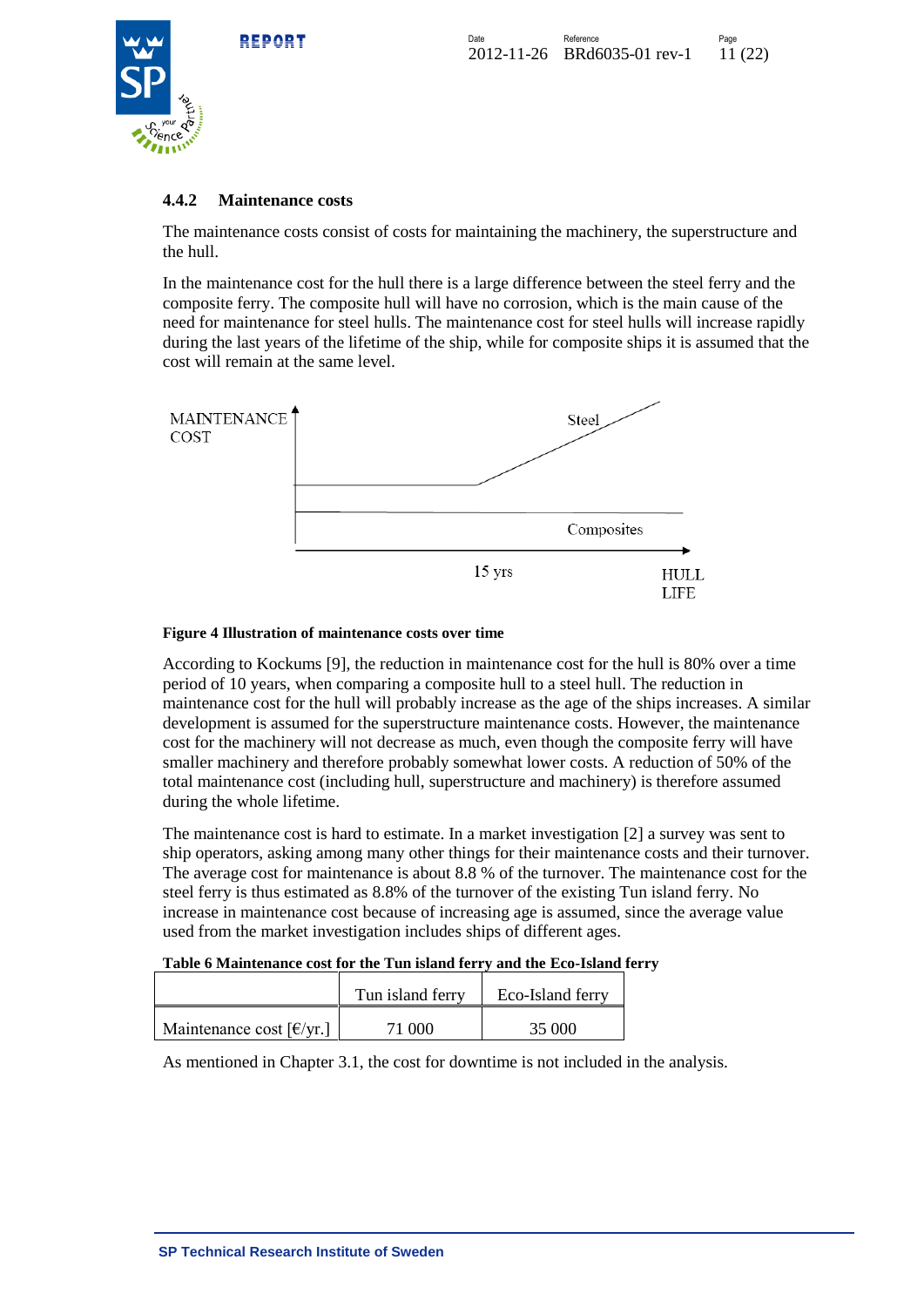

### **4.4.3 Distribution between operation and maintenance costs**

The distribution between the operation and maintenance costs during the 20 years of operation at current price is shown in [Figure 5:](#page-11-0)



#### <span id="page-11-0"></span>**Figure 5 Operation and maintenance costs during 20 years, at current price**

As seen in [Figure 5,](#page-11-0) the fuel costs are the largest share of the operating and maintenance costs. The larger amount of electricity used by the Eco-Island ferry has a small impact on the total operating costs.

## **4.5 Rest value**

The technical life time of the ferries is supposed to be more than 20 years in operation. The steel ferry is assumed to have a lifetime of about 30 years, and the lifetime of the composite ferry is estimated to about 40 years. This means that the ships will have a rest value after the 20 years of operation included in this analysis.

The rest value will depend on the market value of the ferry at that time. The market value will depend on if there is an interested buyer in need of a boat. Depending on whether there is an interested buyer, the market value could be high or practically zero. It is impossible to predict if there will be an interested buyer but to make a fair comparison between the ships the rest value is estimated to 30% of the production costs for both ships.

|  |  |  |  | Table 7 Rest value after 20 years of operation for the Tun island ferry and the Eco-Island ferry |  |
|--|--|--|--|--------------------------------------------------------------------------------------------------|--|
|  |  |  |  |                                                                                                  |  |

|                            | Tun island ferry | Eco-Island ferry |  |
|----------------------------|------------------|------------------|--|
| Rest value [M $\epsilon$ ] |                  |                  |  |

Another way of estimating the value at the end of the life cycle is by using the disposal cost. In this case, it is found more suitable to use the rest value approach. As mentioned above, the ferries are assumed to have a longer technical lifetime than 20 years, which means that the time span has to be extended if the disposal cost is to be used. To make it more complicated, the ships are not supposed to have the same life time. The composite ferry will have a longer technical life time than the steel ferry. But the steel ferry will generate an income when disposed, while it is possible that the disposal of the composite ferry will be an expense. Another way of estimating the rest value, which includes the disposal costs, is shown in the sensitivity analysis in section 6.4.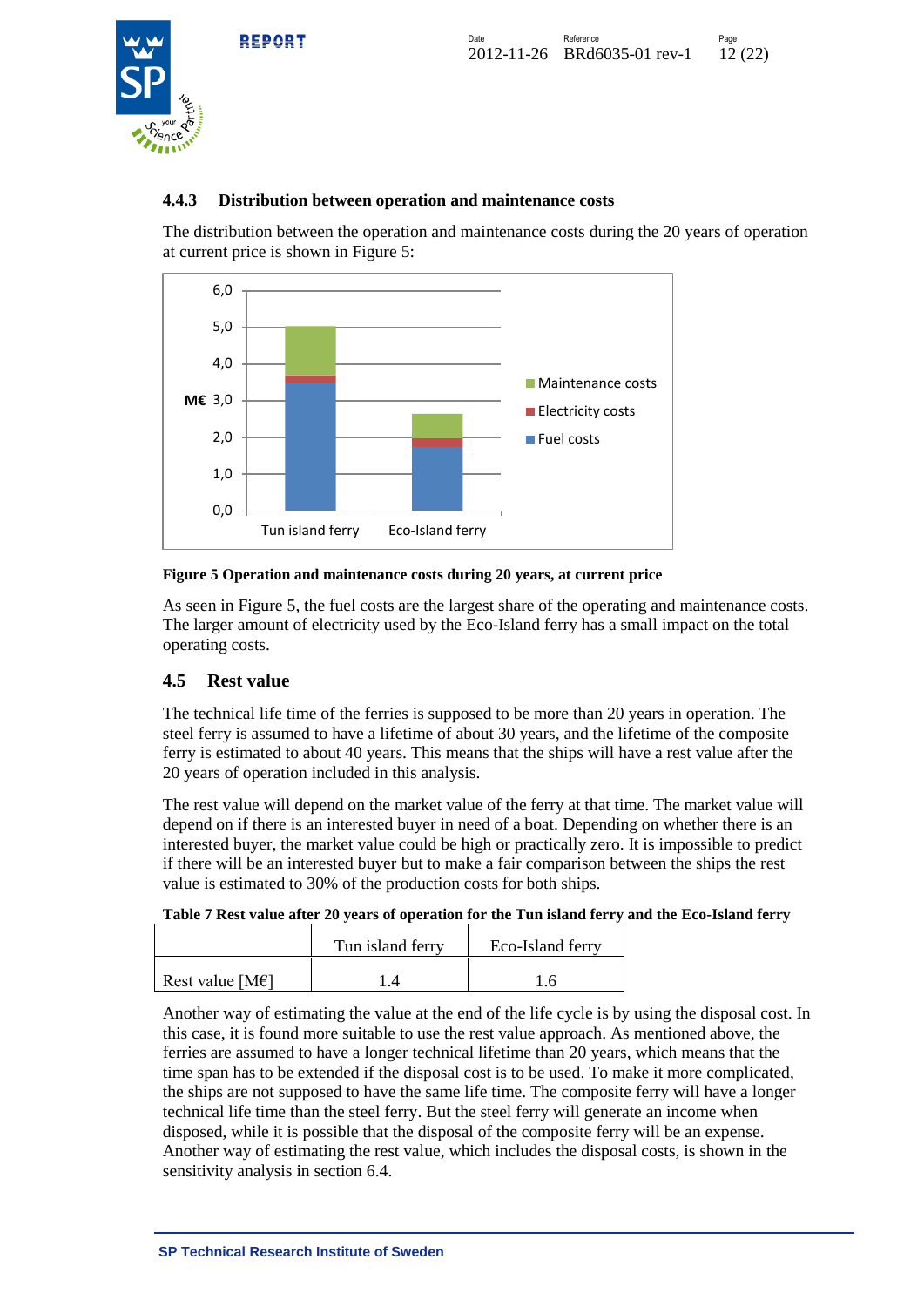



## **5 Results**

Costs during the life cycle are presented both at current price and in present value. For the costs presented in present value, a break-even point is calculated. The results in this chapter are based on the assumptions stated in chapter 4.

## **5.1 Costs at current price**

In this chapter, the costs are presented at current price. [Figure 6](#page-12-0) below shows the total life cycle cost for the two ferries at current price.



### <span id="page-12-0"></span>**Figure 6 Contribution from different phases in the life cycle cost, presented at current price**

For the Eco-Island ferry, the largest share of the costs at current price originates from the production phase, whereas the largest share for the Tun island ferry comes from operation and maintenance.

The Eco-Island ferry has the lowest total accumulated costs at current price.

## **5.2 Present value of future cost and break-even**

In this chapter the present value is calculated as described in Chapter [3.2.](#page-6-1)

The accumulated costs for the two ferries during the whole life cycle are shown in the diagram below, expressed in present value. Notice the break-even point when the two lines cross.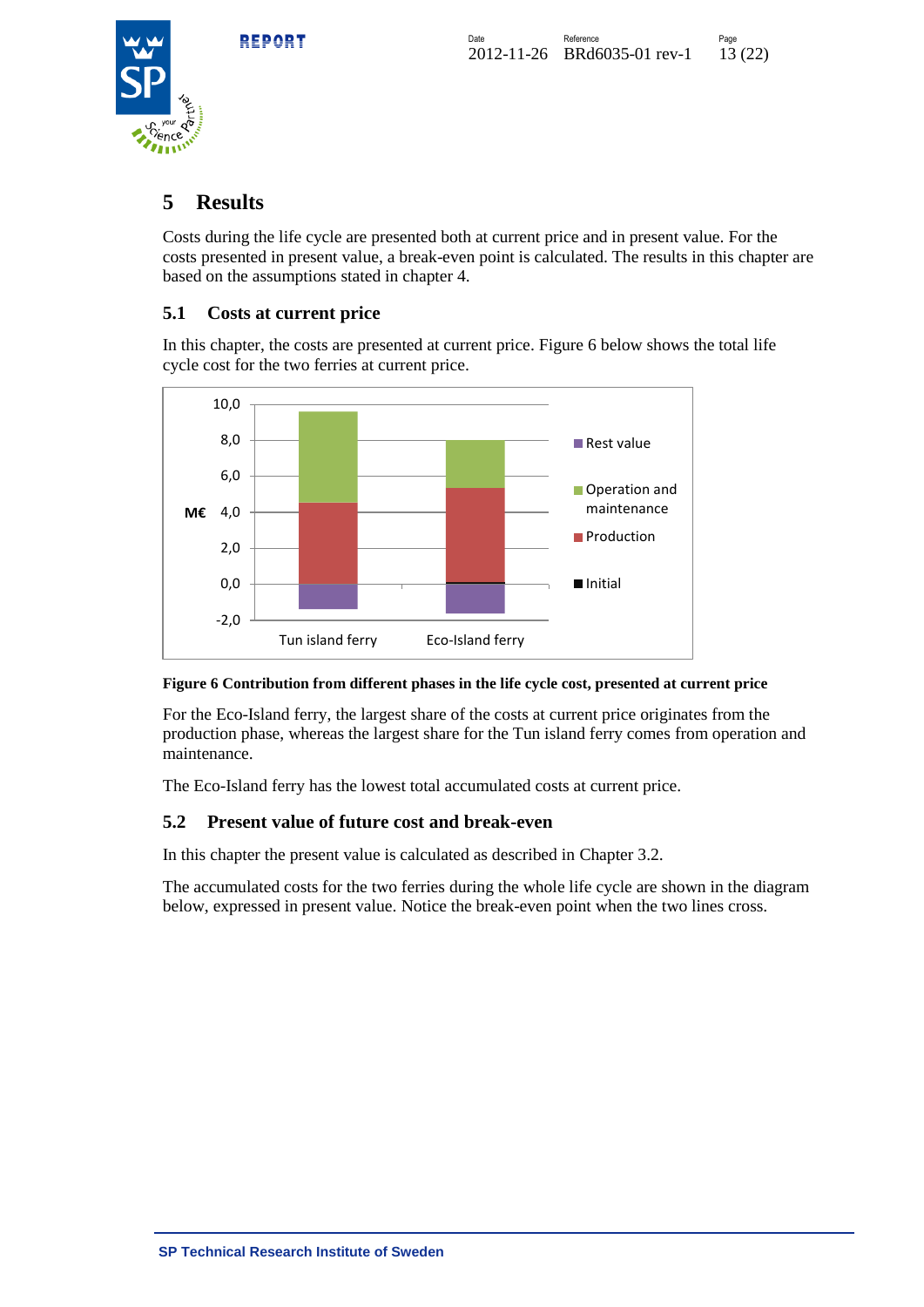

<span id="page-13-0"></span>**Figure 7 Accumulation of costs during the life cycle shown at present value, including initial costs, production costs, operation and maintenance cost and rest value (operation starts after 2 years)**

It can be seen that the Tun island ferry option has the lowest accumulated costs in the beginning, because of the lower production cost. The break-even is after 10.6 years, whereof 8.6 are in operation. In total the Eco-Island ferry has the lowest accumulated costs after the total life cycle. The difference at the end of the life cycle in present value is M€ 1.3 in favour of the Eco-Island ferry. These results are referred to as the base case in the sensitivity analysis. It should be noted that the difference in costs between the ferries is of more interest than the absolute values of the costs, since costs that are assumed to be the same for both options are not included.

The distribution between the accumulated costs in present value is shown in [Figure 8.](#page-14-0)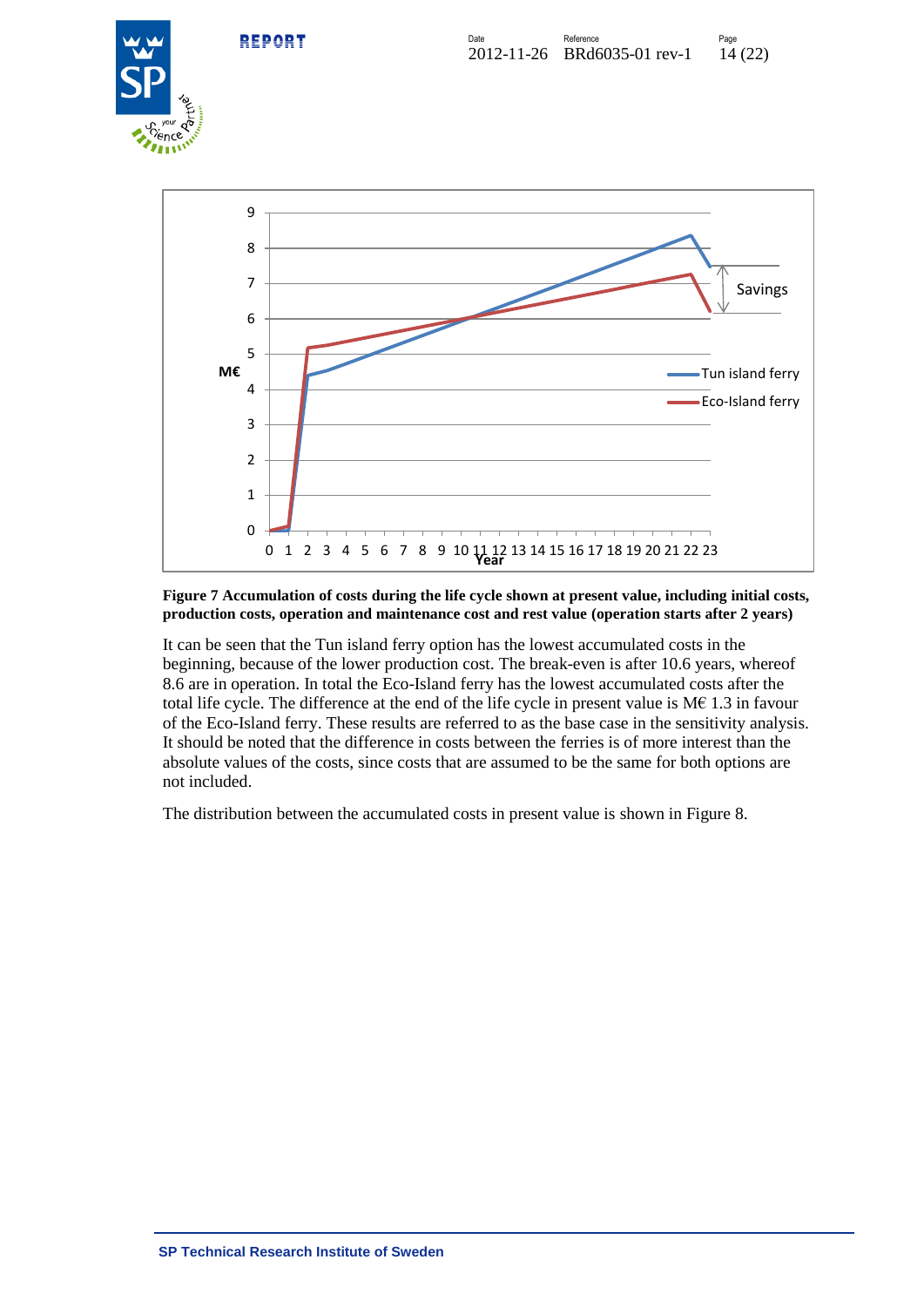



#### <span id="page-14-0"></span>**Figure 8 Contribution from different phases in the life cycle cost, presented at present value**

Compared to the costs presented in current price, it can be seen that the share of the costs which occurs from the operation phase is decreased compared to the production costs, since they take place further in the future.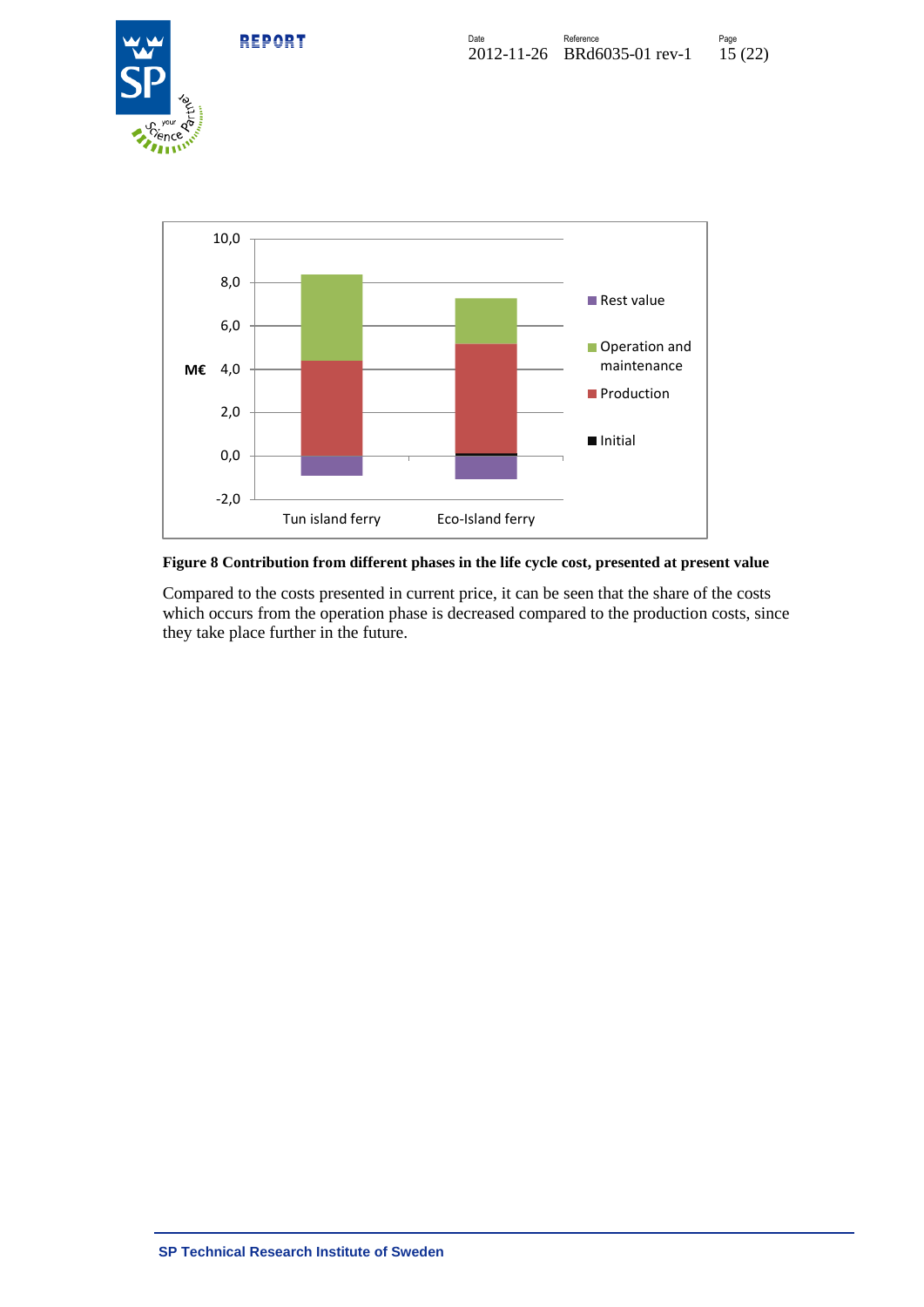

## **6 Sensitivity analysis**

As seen in [Figure 8,](#page-14-0) the main costs occur in the production phase and in the operation phase. The effect of different parameters for the operating phase has been investigated. The parameters found to be most important for the result are presented below. An analysis using a different approximation for the rest value is presented as well. In Appendix C, the effect of changing several parameters at once is investigated. Furthermore, the effect of the interest rate has been investigated and the results are presented in Appendix B.

For all cases presented in this chapter it is true that the Tun island ferry has the lowest accumulated costs during the first years, and that the Eco-Island ferry has the lowest accumulated cost after the complete life cycle. The break-even time and the total difference after the whole life cycle will be different depending on the variation in parameters tried.

## <span id="page-15-0"></span>**6.1 Fuel price**

The future fuel price is hard to predict. The general opinion is that the fuel price will increase, but the question is to what extent. In the base case of this study, a yearly increase with 3% in addition to inflation is used, based on the development of the fuel price the last 20 years. However, the development may be another. Due to oil scarceness and increasing energy demand of the world, together with plausible new taxes, the fuel price might rise more. In [Figure 9,](#page-15-1) the result of the life cycle cost analysis is shown if the fuel price instead would increase with 5% annually.



<span id="page-15-1"></span>

As seen in [Figure 9,](#page-15-1) the higher fuel price shortens the time until break-even. Compared to the base case, the time period before break-even is decreased by 0.7 years.

The results for some other possible developments of the fuel price are found in [Table 8.](#page-16-1)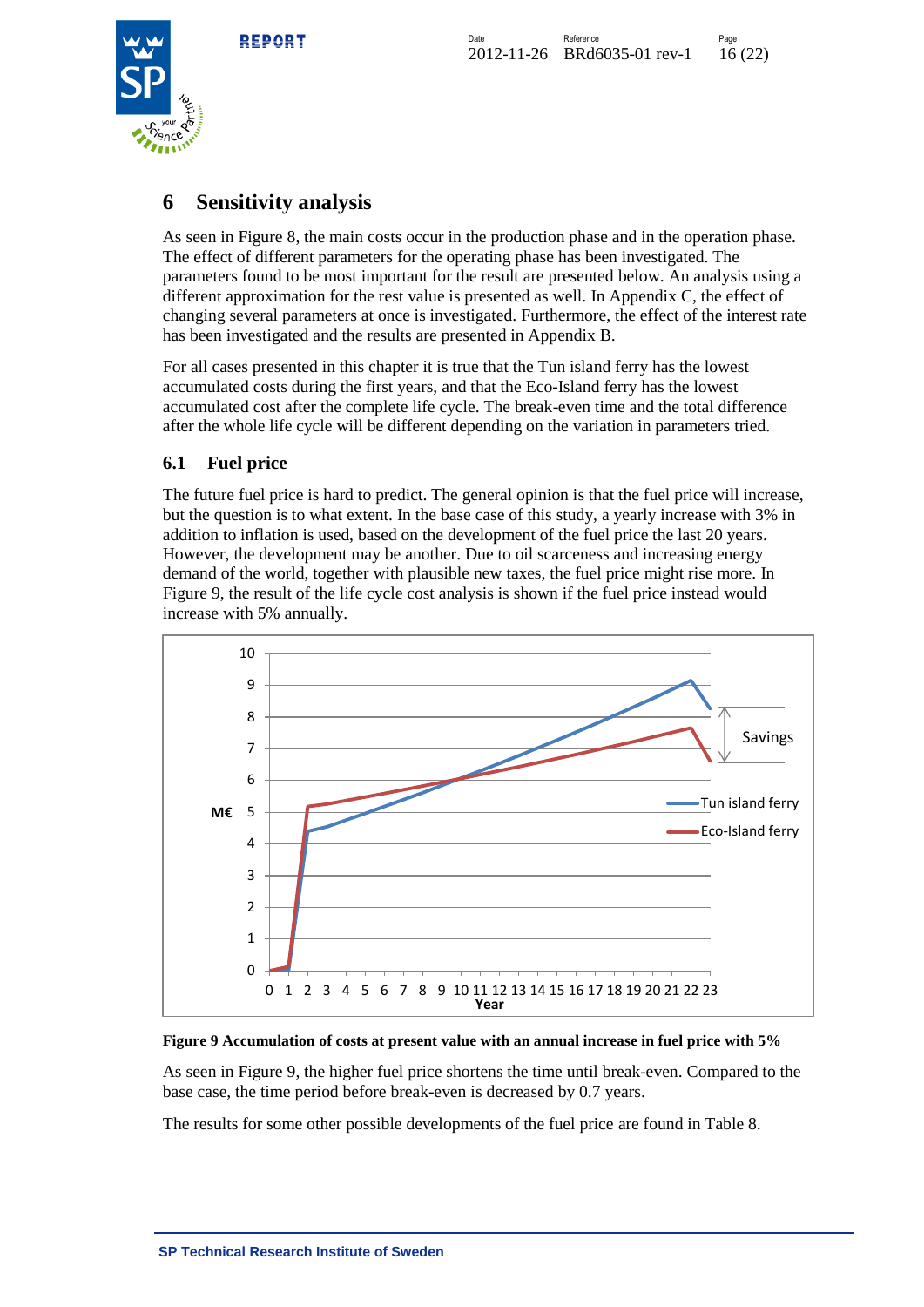

| Yearly increase in<br>fuel price: | Break even<br>[yrs. from project]<br>start] | Break even<br>[yrs. in operation] | Total difference<br>after complete life<br>cycle expressed in<br>present value [ $M \in$ ] |
|-----------------------------------|---------------------------------------------|-----------------------------------|--------------------------------------------------------------------------------------------|
| 0%                                | 12.0                                        | 10.0                              | 0.8                                                                                        |
| 3% (base case)                    | 10.6                                        | 8.6                               | 1.3                                                                                        |
| 5%                                | 9.9                                         | 7.9                               | 1.7                                                                                        |
| 10%                               | 8.5                                         | 6.5                               | 3.3                                                                                        |

### <span id="page-16-1"></span>**Table 8 Variation of fuel price**

In general, a high fuel price favours the Eco-Island ferry, since it has the lowest fuel consumption.

## <span id="page-16-0"></span>**6.2 Operating hours**

Today, the existing Tun island ferry travels approximately two return trips per day, leading to a daily operating time of 4 hours. This might change in the future, and is found to have a large impact on the result of the analysis. In [Figure 10](#page-16-2) below, the result for the life cycle analysis is shown if the number of trips were to be increased to three trips a day.



#### <span id="page-16-2"></span>**Figure 10 Accumulation of costs at present value with 3 return trips per day**

When comparin[g Figure 10](#page-16-2) to the base case shown in [Figure 7,](#page-13-0) it can be seen that the breakeven time decreases with 2 years if the number of daily tours is increased to three instead of two.

But the operating time might also be decreased. In [Table 9,](#page-17-0) the results for different cases are showed.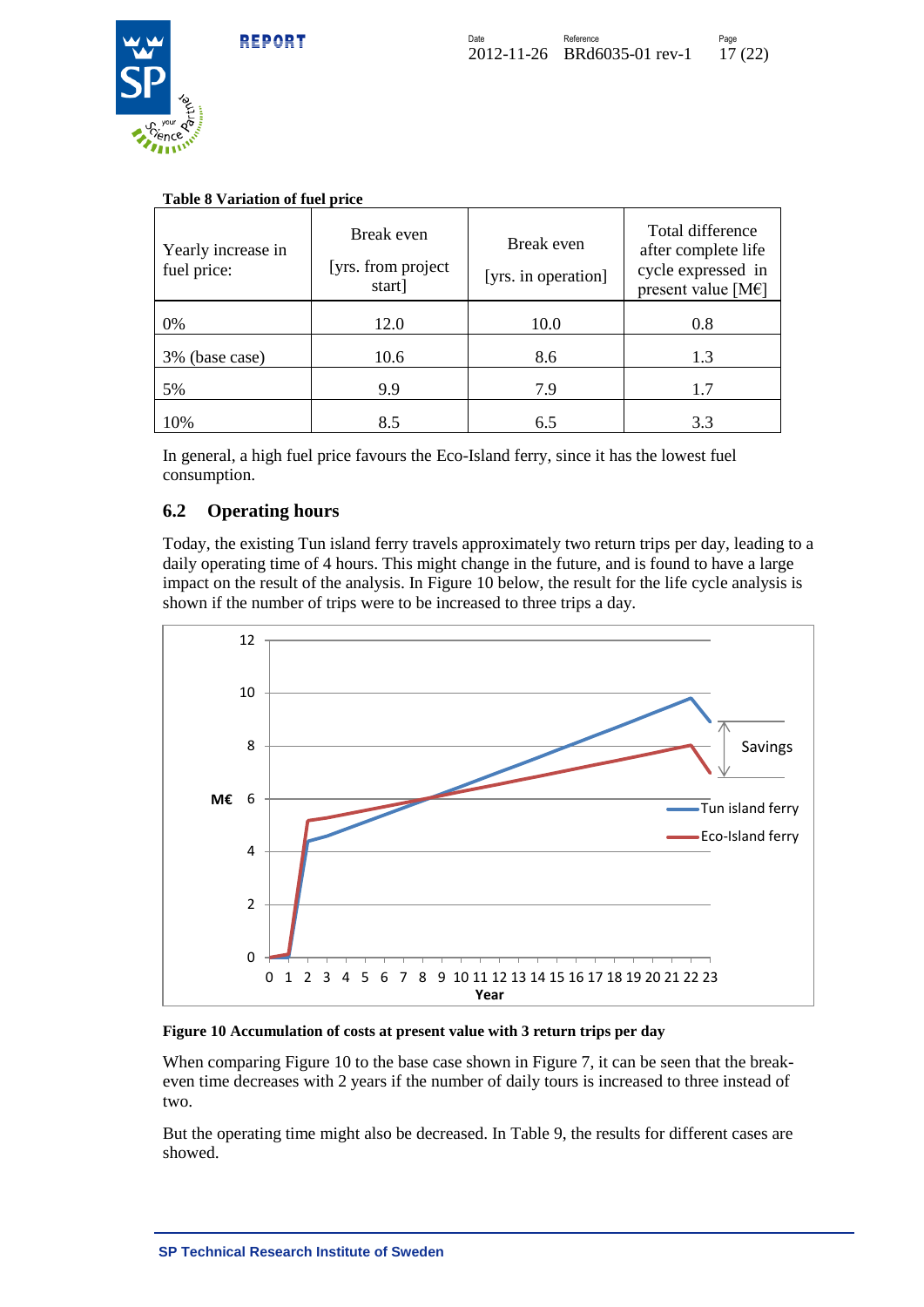

| Trips/day<br>(One trip takes 2)<br>hours) | Break even<br>[yrs. from project]<br>start] | Break even<br>[yrs. in operation] | Total difference<br>after complete life<br>cycle expressed in<br>present value [ $M \in$ ] |
|-------------------------------------------|---------------------------------------------|-----------------------------------|--------------------------------------------------------------------------------------------|
|                                           | 14.1                                        | 12.1                              | 0.7                                                                                        |
| 2 (base case)                             | 10.6                                        | 8.6                               | 1.3                                                                                        |
|                                           | 8.5                                         | 6.5                               | 1.9                                                                                        |
|                                           | 7.3                                         | 5.3                               | 2.6                                                                                        |

### <span id="page-17-0"></span>**Table 9 Variation of operating time**

As for the fuel price, a high operating time favours the Eco-Island ferry, since it has the lowest running costs. When the number of trips increases, the maintenance cost could be expected to increase as well. This is not included in the analysis. The decreased needs for fuel and electricity in harbour are neither included.

## **6.3 Maintenance costs**

The maintenance costs are hard to estimate, because of lack of data. Therefore it is included in the sensitivity analysis, and the results are shown in [Table 10.](#page-17-1)

| Maintenance costs<br>for the Tun island<br>ferry as part of<br>turnover | Break even<br>[yrs. from project]<br>start] | Break even<br>[yrs. in operation] | Total difference<br>after complete life<br>cycle expressed in<br>present value [M $\epsilon$ ] |
|-------------------------------------------------------------------------|---------------------------------------------|-----------------------------------|------------------------------------------------------------------------------------------------|
| 5%                                                                      | 11.9                                        | 9.9                               | 1.0                                                                                            |
| 8.8% (base case)                                                        | 10.6                                        | 8.6                               | 1.3                                                                                            |
| 15%                                                                     | 9.2                                         | 72                                |                                                                                                |

#### <span id="page-17-1"></span>**Table 10 Variation of maintenance costs**

Since the mean value in the survey was 8.8 % of turnover, it is reasonable that the real costs will be somewhere between 5% and 15%. It can be seen that a lower costs for maintenance favours the Tun island ferry, since the savings for the Eco-Island ferry are less.

### **6.4 Rest value**

In the base case, the rest value was approximated as 30% of the production cost. Another way of approximating the rest value is by using the disposal costs. The steel ferry is supposed to have a technical life-time of 30 years and then generate an income of  $\epsilon$  33 500 when disposed. The composite ferry on the other hand is believed to have a technical lifetime of 40 years, and to have a disposal cost of  $\epsilon$  -9 600.

The value after 20 years could be calculated using linear interpolation between the start value (the production cost) and the disposal cost after the technical life-time.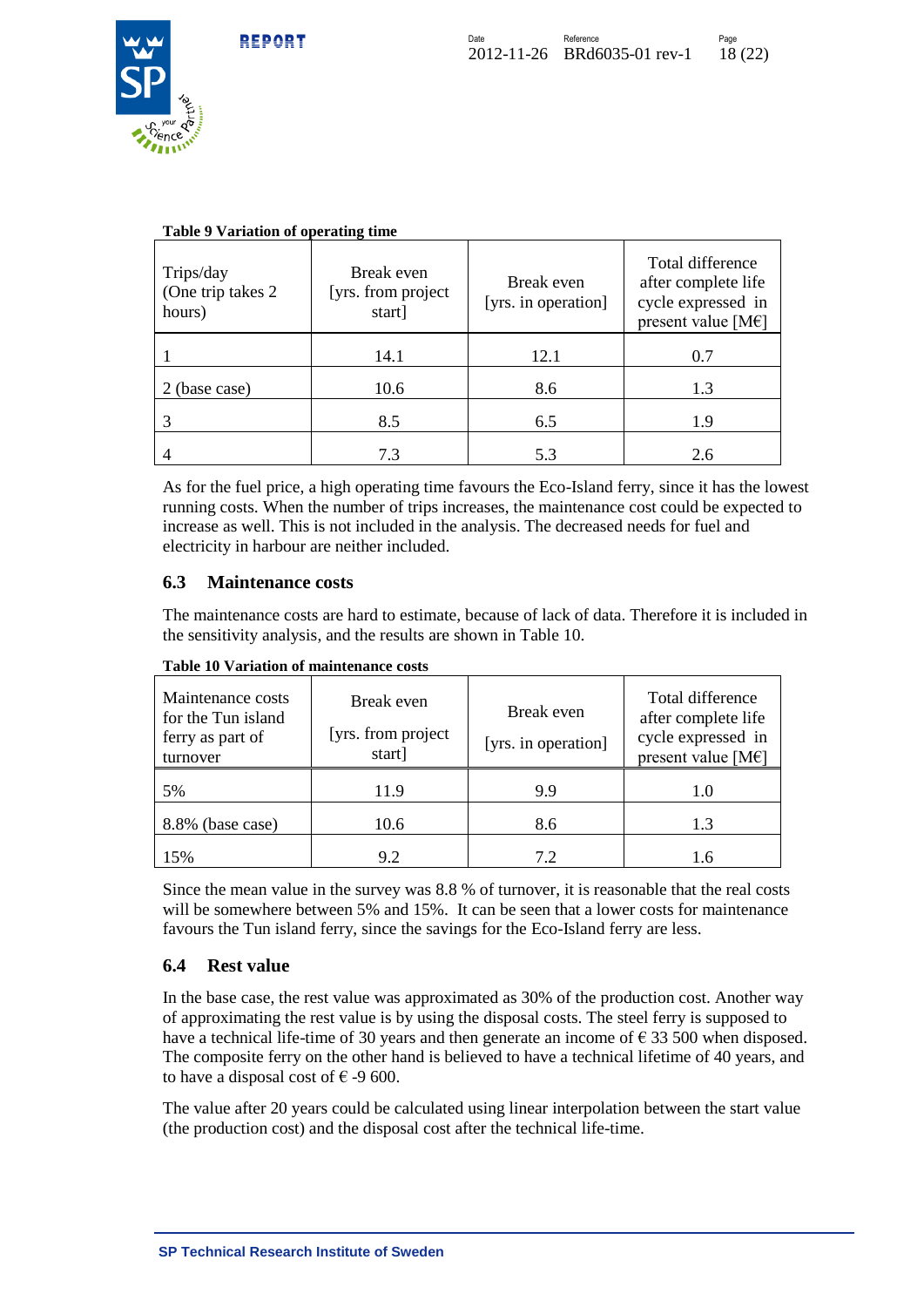

<span id="page-18-0"></span>**Figure 11 Approximated value of the ferries during their operational life-time, shown at current price**

[Figure 11](#page-18-0) shows the approximated value of the ferries during their operational life-time, where year 0 is when they are first taken into operation. From this, the rest value for the ferries after 20 years of operation are as follows:

**Table 11 Rest value at current price after 20 years of operation for the Tun island ferry and the Eco-Island ferry, approximated using disposal costs**

|                            | Tun island ferry | Eco-Island ferry |
|----------------------------|------------------|------------------|
| Rest value [M $\epsilon$ ] | ن. 1             |                  |

The rest value used in the base case, using the approach of 30% described in section 4.5, was 1.4 M€ for the Tun island ferry and 1.6 M€ for the Eco-Island ferry. It can be seen that the rest value for the Tun island ferry is similar to the rest value obtained when using the approach in section 4.5, whereas the rest value for the Eco-Island ferry is significantly higher. The time until break-even is not affected by the rest value. However, the total difference after the complete life cycle for the ferries will be larger.

**Table 12 Results from the life cycle analysis when a rest value approach based on disposal cost is used**

|                                                                         | Break even<br>[yrs. from project]<br>start] | Break even<br>[yrs. in operation] | Total difference<br>after complete life<br>cycle expressed in<br>present value [ $M \in$ ] |
|-------------------------------------------------------------------------|---------------------------------------------|-----------------------------------|--------------------------------------------------------------------------------------------|
| Rest value<br>approximated from<br>disposal costs                       | 10.6                                        | 8.6                               | 1.8                                                                                        |
| Rest value<br>approximated as 30% of<br>production cost (base)<br>case) | 10.6                                        | 8.6                               | 1.3                                                                                        |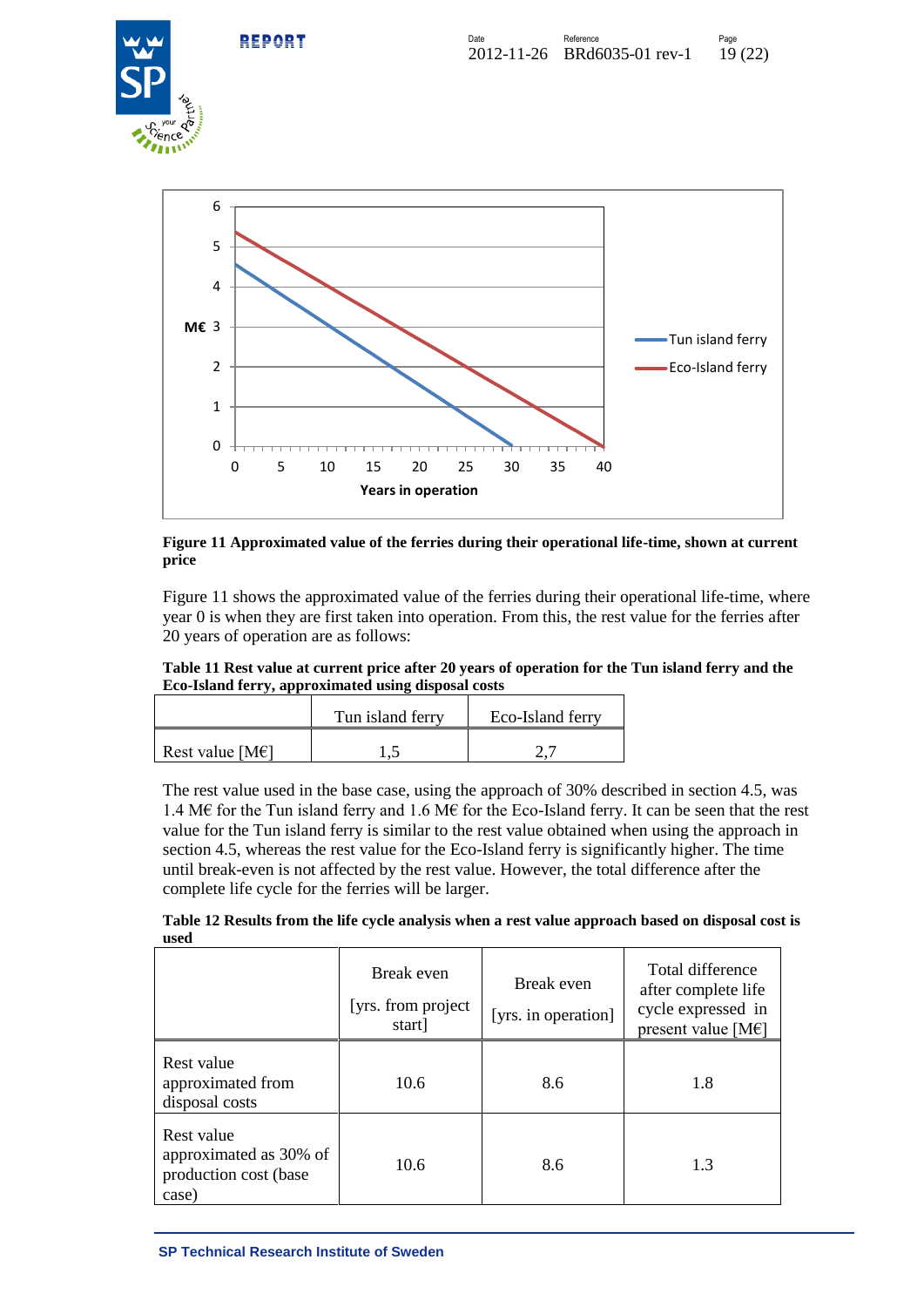Date Reference Reference  $P_{\text{age}}$ <br>2012-11-26  $BRd6035-01$   $rev-1$   $20(22)$ 2012-11-26 BRd6035-01 rev-1

REPORT



Because of the higher rest value for the Eco-Island ferry compared to the base case, the total difference between the ferries after the complete life cycle is larger, favouring the Eco-Island ferry alternative.



**Figure 12 Accumulation of costs at present value during the life-cycle, comparing the two different rest value approaches.**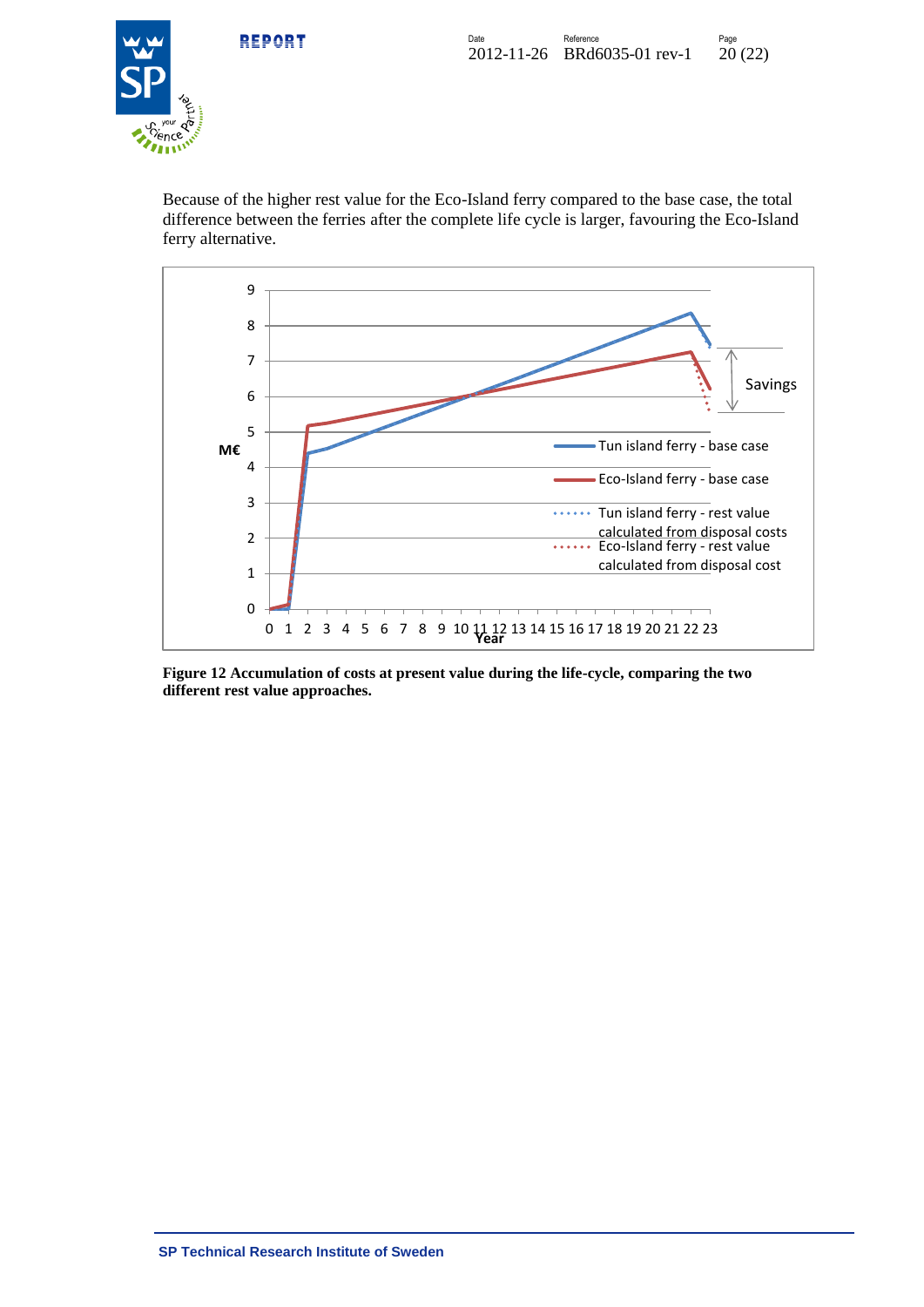



## **7 Discussion**

The Tun Island Ferry is the cheapest option at a short perspective. However, after a number of years the accumulated costs of the Eco-Island ferry are equal and after the whole life cycle the lightweight ship was found to have the lowest total cost. The more the ferry is used, and the higher the fuel price, the more favourable becomes the Eco-Island ferry.

It could be seen that the largest share of costs at present value for the Eco-Island ferry originates from the production phase, whereas it was more evenly distributed between the production phase and the operational phase for the Tun island ferry. If the operating time were to increase, the share originating from the operational phase would increase as well.

The time until break-even for the base case investigated is slightly less than 9 years in operation. As seen in the sensitivity analysis, the time for break-even differs depending on which future scenario used, both for the future fuel price and the operating time.

There are uncertainties about the future fuel price and there is also a chance that ships will be included in the EU emission trading scheme, resulting in an additional cost for emitting carbon dioxide. This will favour the Eco-Island ferry because of its lower fuel consumption and consequently lower emissions.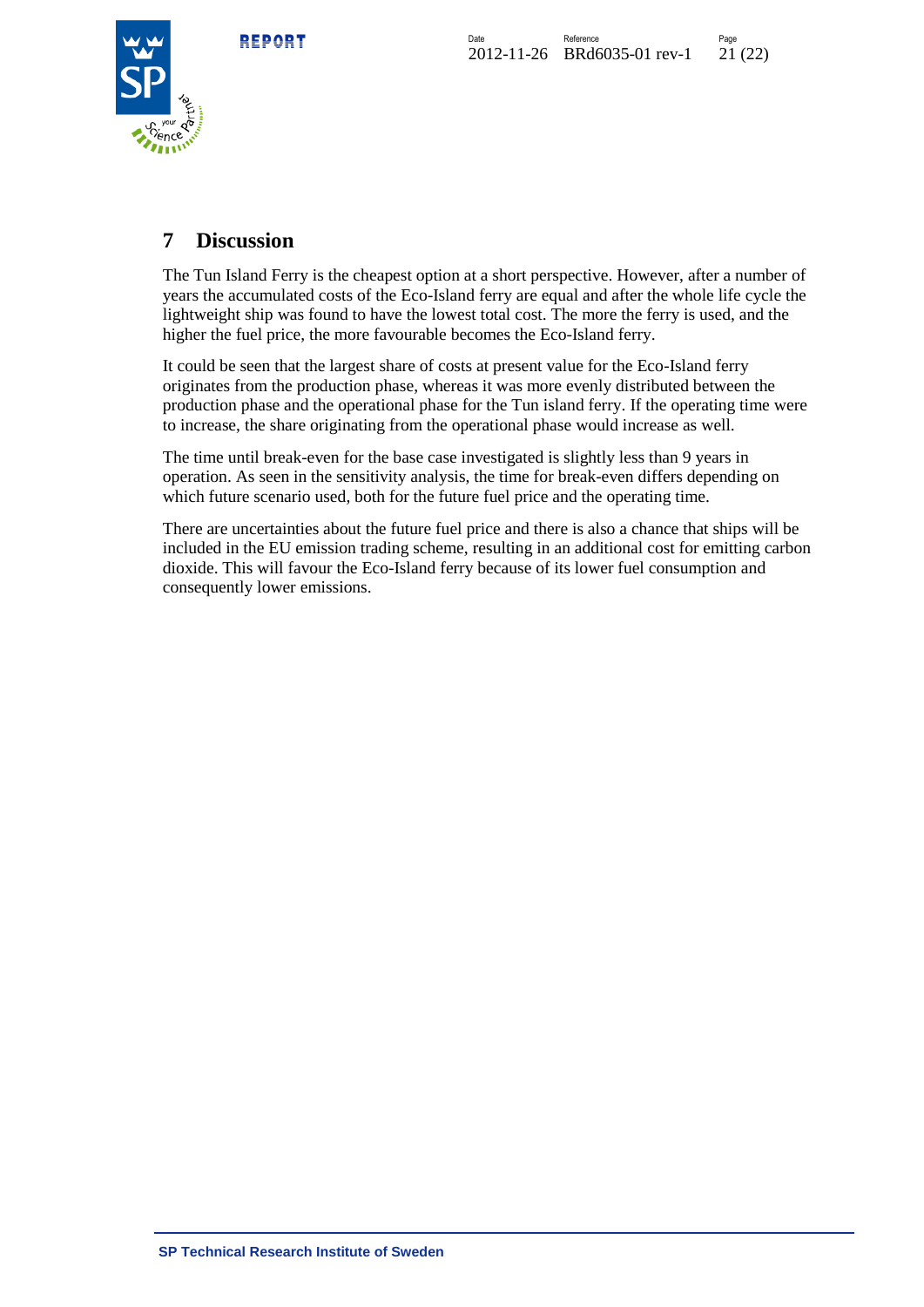

## **8 References**

- [1] IMO, "International Convention for the Safety of Life at Sea (SOLAS)", International Maritime Organization, London, 1974.
- [2] F. Evegren and M. Piku Amen, "Preliminary study of the Øko-Ø-færge project," SP Technical Research Institute of Sweden, Borås, 2012.
- [3] T. Hertzberg, ed. "LASS, Lightweight Construction Applications at Sea," SP Technical Research Institute of Sweden, Borås, 2009.
- [4] A. Hedlund Åström, "LCCA and LCA for lightweigt constructions at sea," in *LASS, Lightweight Construction Applications at Sea*, Borås, SP Technical Research Institute of Sweden, 2009.
- [5] D. Woodward, ""Life cycle costing theory, information acquisition and application," *International Journal of Project Management,* vol. 15, no. No. 6, pp 335-344, 1997.
- [6] European Central Bank, [Online]. Available: http://www.ecb.int/mopo/html/index.en.html.
- [7] Euribor, [Online]. Available: http://www.euribor-rates.eu/euribor-2011.asp.
- [8] Danmarks Nationalbank, [Online]. Available: http://www.nationalbanken.dk.
- [9] *Conversation with personnel from Kockums, Sweden.*

### **SP Technical Research Institute of Sweden Energy Technology - Building Services Engineering** Performed by Examined by Examined by Examined by Examined by Examined by Examined by Examined by Examined by Examined by Examined by Examined by Examined by Examined by Examined by Examined by Examined by Examined by Exami

 $\overline{1}$ Åsa Lindqvist Caroline Haglund Stignor

#### **Appendices**

- A. Results from the LCCA
- B. Variation of interest rate
- C. Sensitivity analysis, fuel price and operating hours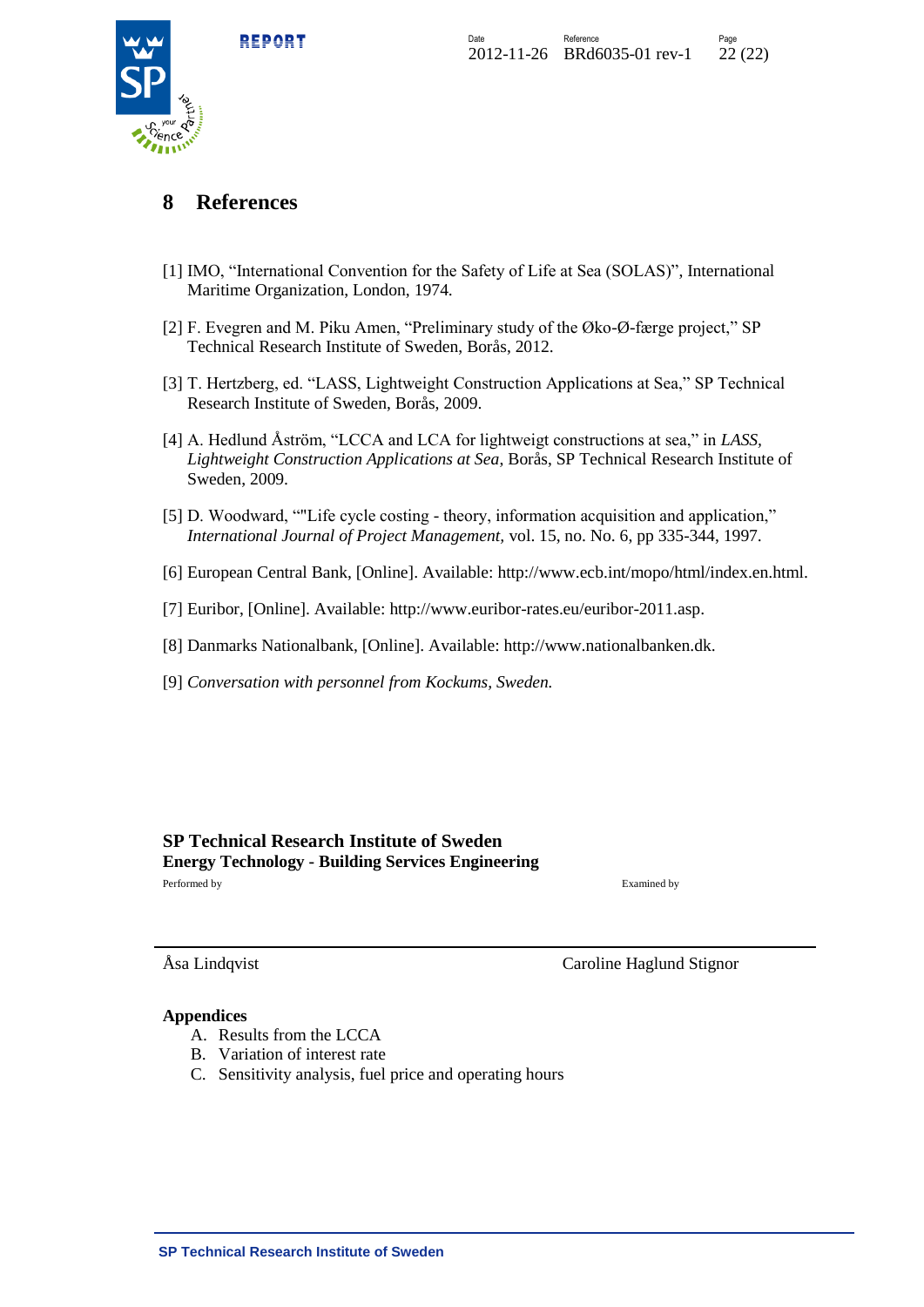w<br>SP

**CALCASSIC REPAIR** 

Appendix A

# **Results from the LCCA**

**Table 13 Detailed results from the LCCA**

|                                  |                           |                | Tun island ferry     |               | Eco-Island ferry |                      |               |            |
|----------------------------------|---------------------------|----------------|----------------------|---------------|------------------|----------------------|---------------|------------|
|                                  |                           |                | €                    |               | M€               | €                    |               | M€         |
|                                  | Cost element              | Year           | <b>Current Price</b> | Present value | Total [M€]       | <b>Current Price</b> | Present value | Total [M€] |
| Initial                          | Initial                   | 1              | 0                    | 0             | 0,0              | 134306               | 131852        | 0,1        |
| Production                       | Production                | $\overline{2}$ | 4566390              | 4401066       | 4,4              | 5237918              | 5048281       | 5,2        |
| <b>Operation and maintenance</b> | Operation                 | 3              | 140107               | 132567        | 4,5              | 76494                | 72378         | 5,3        |
|                                  | Operation and maintenance | 4              | 214750               | 199482        | 4,7              | 113814               | 105722        | 5,4        |
|                                  | Operation and maintenance | 5              | 218758               | 199492        | 4,9              | 115817               | 105617        | 5,5        |
|                                  | Operation and maintenance | 6              | 222887               | 199544        | 5,1              | 117879               | 105534        | 5,6        |
|                                  | Operation and maintenance | 7              | 227139               | 199636        | 5,3              | 120004               | 105473        | 5,7        |
|                                  | Operation and maintenance | 8              | 231518               | 199767        | 5,5              | 122192               | 105434        | 5,8        |
|                                  | Operation and maintenance | 9              | 236029               | 199939        | 5,7              | 124446               | 105417        | 5,9        |
|                                  | Operation and maintenance | 10             | 240676               | 200150        | 5,9              | 126767               | 105422        | 6,0        |
|                                  | Operation and maintenance | 11             | 245462               | 200401        | 6,1              | 129158               | 105448        | 6,1        |
|                                  | Operation and maintenance | 12             | 250391               | 200691        | 6,3              | 131621               | 105496        | 6,2        |
|                                  | Operation and maintenance | 13             | 255468               | 201019        | 6,5              | 134158               | 105564        | 6,3        |
|                                  | Operation and maintenance | 14             | 260698               | 201387        | 6,7              | 136771               | 105654        | 6,4        |
|                                  | Operation and maintenance | 15             | 266084               | 201793        | 6,9              | 139462               | 105765        | 6, 5       |
|                                  | Operation and maintenance | 16             | 271632               | 202237        | 7,1              | 142234               | 105896        | 6,6        |
|                                  | Operation and maintenance | 17             | 277347               | 202719        | 7,3              | 145089               | 106049        | 6,7        |
|                                  | Operation and maintenance | 18             | 283233               | 203239        | 7,5              | 148030               | 106221        | 6, 8       |
|                                  | Operation and maintenance | 19             | 289295               | 203797        | 7,7              | 151059               | 106415        | 6,9        |
|                                  | Operation and maintenance | 20             | 295540               | 204392        | 8,0              | 154178               | 106628        | 7,1        |
|                                  | Operation and maintenance | 21             | 301971               | 205025        | 8,2              | 157392               | 106862        | 7,2        |
|                                  | Operation and maintenance | 22             | 308596               | 205695        | 8,4              | 160702               | 107116        | 7,3        |
| <b>Rest value</b>                | Rest value                | 23             | $-1369917$           | -896437       | 7,5              | $-1611667$           | $-1054631$    | 6,2        |
|                                  |                           |                |                      | Total         | 7,47             |                      | <b>Total</b>  | 6,21       |

**SP Technical Research Institute of Sweden**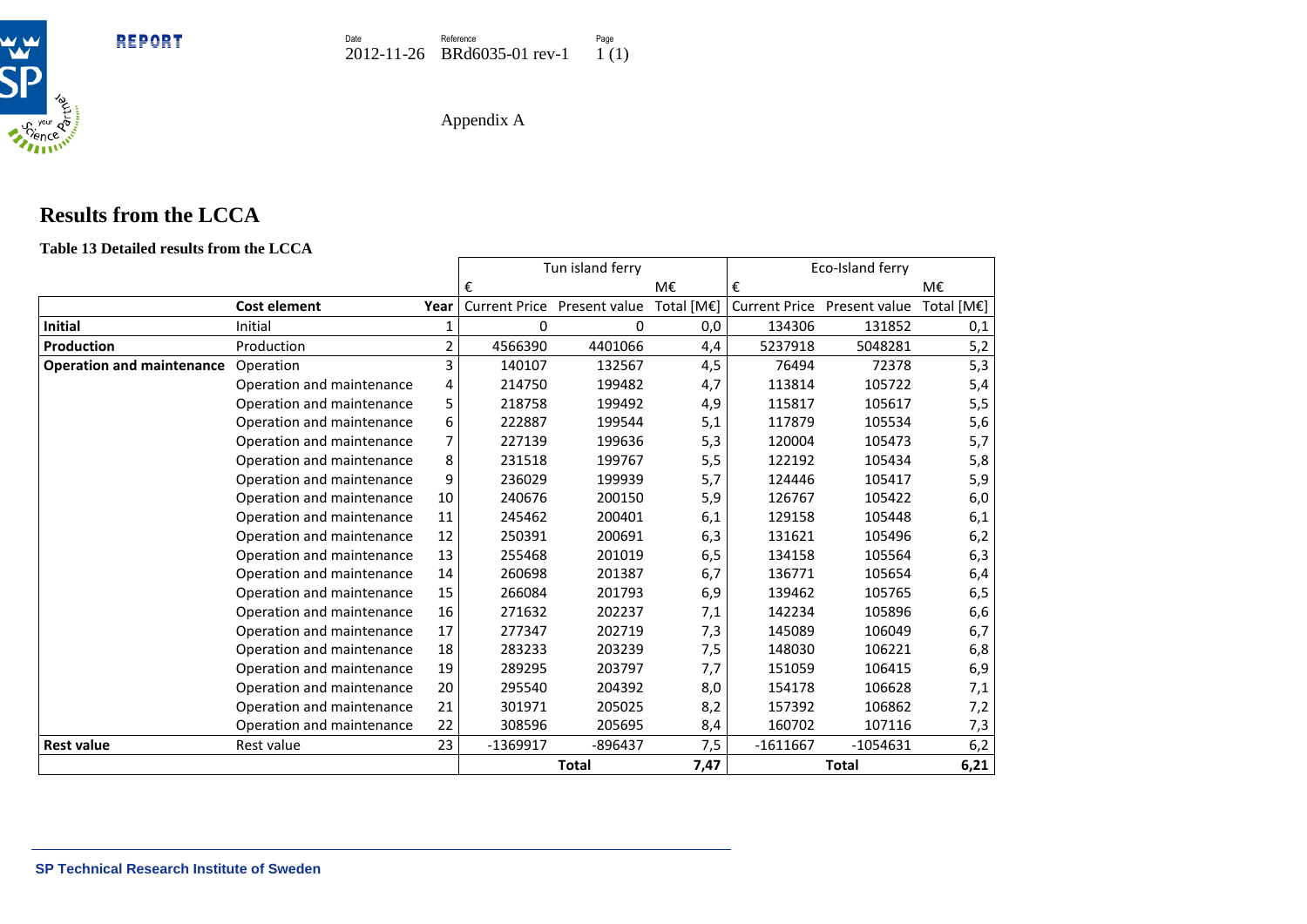

Appendix B

## **Variation of interest rate**

In this appendix, changes in the interest rate are investigated. The results are found i[n Table 14.](#page-23-0)

For all cases presented it is true that the Tun island ferry has the lowest accumulated costs during the first years, and that the Eco-Island ferry has the lowest accumulated cost after the complete life cycle.

| Interest rate | Break even<br>[yrs. from project]<br>start] | Break even<br>[yrs. in operation] | Total difference<br>after complete life<br>cycle expressed in<br>present value [ $M \in$ ] |  |
|---------------|---------------------------------------------|-----------------------------------|--------------------------------------------------------------------------------------------|--|
| 2%            | 9.9                                         | 7.9                               | 1.9                                                                                        |  |
| 3%            | 10.2                                        | 8.2                               | 1.5                                                                                        |  |
| 5%            | 11.1                                        | 9.1                               |                                                                                            |  |

#### <span id="page-23-0"></span>**Table 14 Variation of interest rate**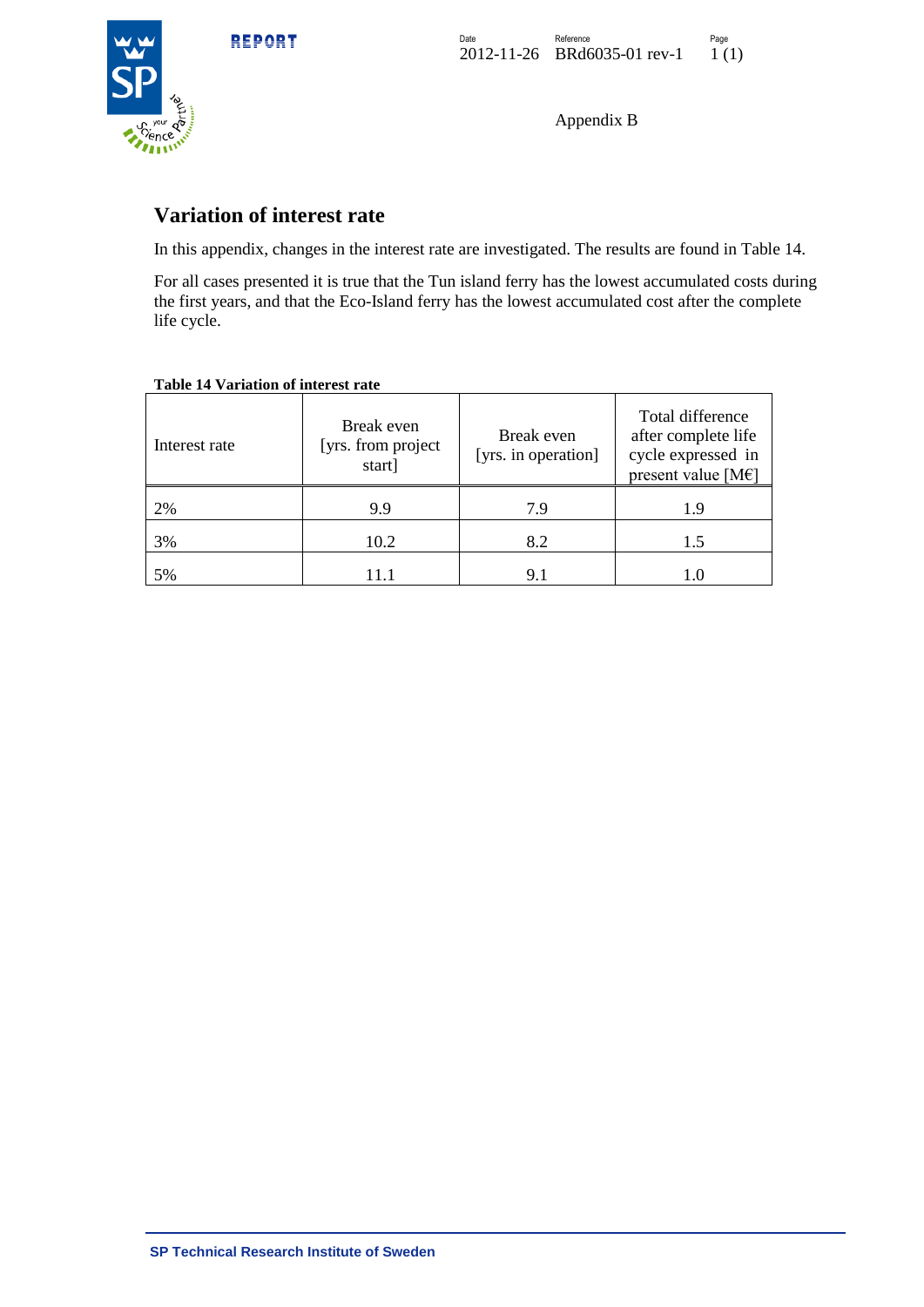



Appendix C

## **Sensitivity analysis, fuel price and operating hours**

In this appendix, the effect of changing both operating time and fuel price is shown. Case 1 shows the scenario which favours the Tun island ferry the most and case 12 shows the scenario which favours the Eco-Island ferry the most.

For all cases presented it is true that the Tun island ferry has the lowest accumulated costs during the first years, and that the Eco-Island ferry has the lowest accumulated cost after the complete life cycle. When the number of trips increases, the maintenance cost could be expected to increase as well. This is not included in the analysis. The decreased needs for fuel and electricity in harbour are neither included.

| Case<br>number |                                                       | Break even<br>[yrs. from<br>project start] | Break even<br>[ $yrs.$ in<br>operation] | Total difference after<br>complete life cycle<br>expressed in present<br>value [M€] |
|----------------|-------------------------------------------------------|--------------------------------------------|-----------------------------------------|-------------------------------------------------------------------------------------|
| $\mathbf{1}$   | Trips/day: 1<br>Yearly increase in fuel<br>price: 0%  | 16.1                                       | 14.1                                    | 0.4                                                                                 |
| $\overline{2}$ | Trips/day: 1<br>Yearly increase in fuel<br>price: 5%  | 13.1                                       | 11.1                                    | 0.9                                                                                 |
| 3              | Trips/day: 1<br>Yearly increase in fuel<br>price: 10% | 11.0                                       | 9.0                                     | 1.9                                                                                 |
| $\overline{4}$ | Trips/day: 2<br>Yearly increase in fuel<br>price: 0%  | 12.0                                       | 10.0                                    | 0.8                                                                                 |
| 5              | Trips/day: 2<br>Yearly increase in fuel<br>price: 5%  | 9.9                                        | 7.9                                     | 1.7                                                                                 |
| 6              | Trips/day: 2<br>Yearly increase in fuel<br>price: 10% | 8.5                                        | 6.5                                     | 3.3                                                                                 |
| $\tau$         | Trips/day: 3<br>Yearly increase in fuel<br>price: 0%  | 9.4                                        | 7.4                                     | 1.3                                                                                 |
| 8              | Trips/day: 3<br>Yearly increase in fuel<br>price: 5%  | 8.0                                        | 6.0                                     | 2.5                                                                                 |
| 9              | Trips/day: 3<br>Yearly increase in fuel<br>price: 10% | 7.0                                        | 5.0                                     | 5.0                                                                                 |

### **Table 15 Variation of operating hours and fuel price**